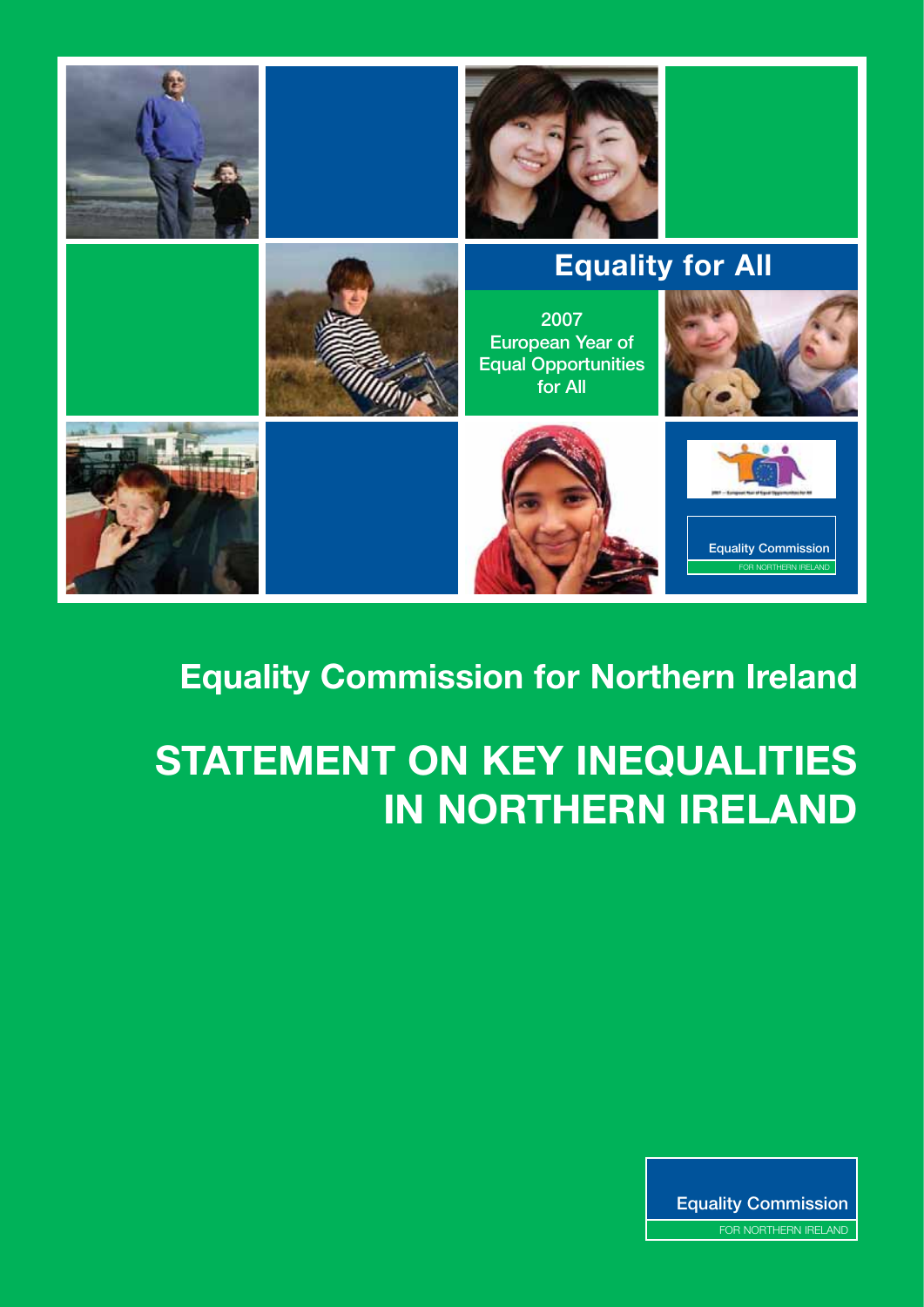Equality Commission for Northern Ireland

## **STATEMENT ON KEY INEQUALITIES IN NORTHERN IRELAND**

October 2007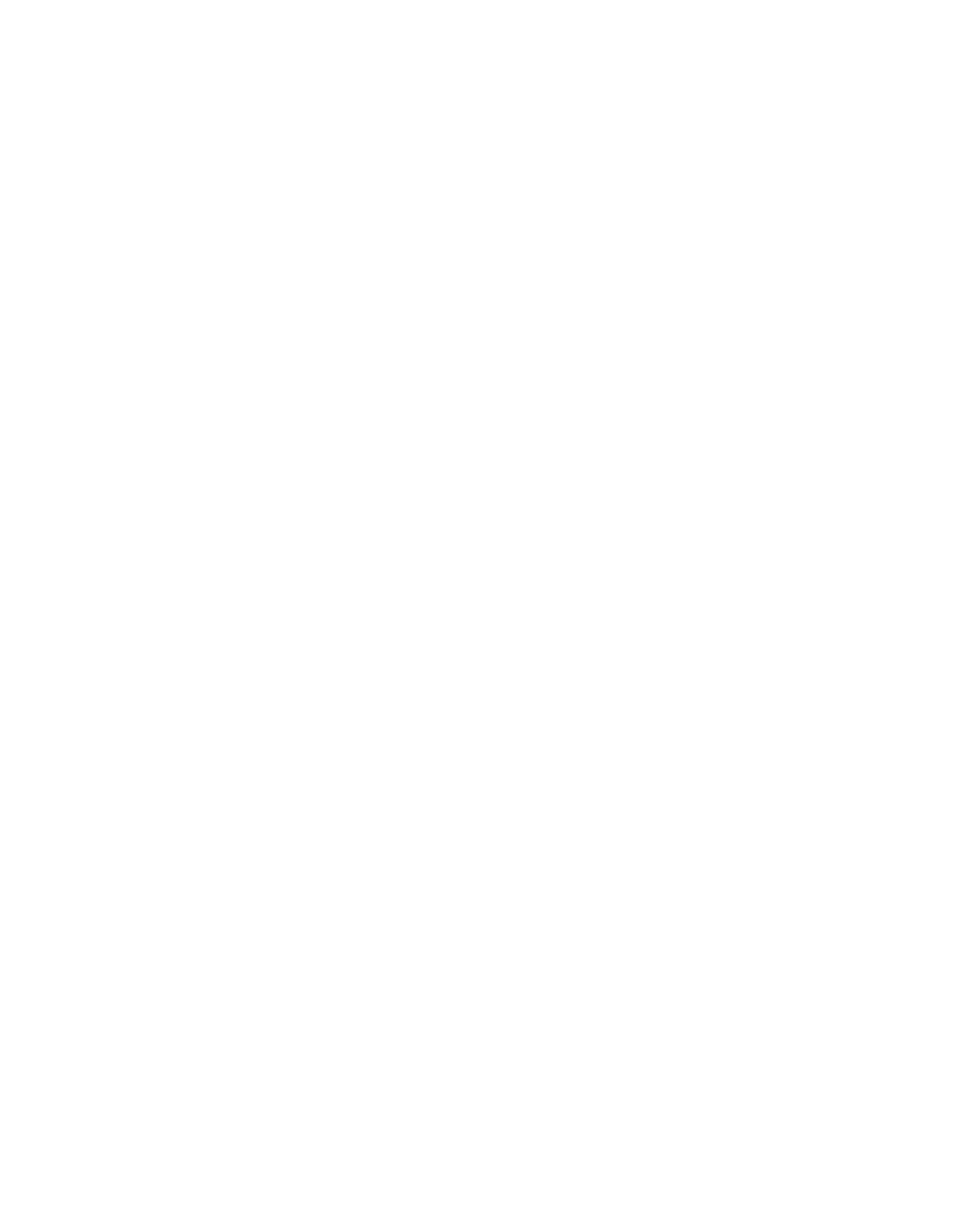#### **Foreword**

Northern Ireland is living through a time of great hope and of excitement about the future. There is a new political environment; a new approach to sharing; an openness to work with former opponents; greater diversity in the population; optimism about the economic future; increasing job opportunities; greater opportunities generally – for self-advancement and for self-expression; people feel part of a wider world.

It is wonderful and right to delight in these developments whose recital is so starkly different from the weal and woe that many might have thought of, however wrongly, as the full story of Northern Ireland and the life its people led not too long ago. Wonderful, too, to emerge from conflict into a society where, although all is not yet perfect and many of the legacies of conflict are still with us, so much that is positive is now part of the real picture.

And that is the key point. All that is good and affirming and positive is but part of the picture. We live in a society where much inequality still exists and where not everybody has an equal opportunity to develop their talents to the full. For some, that can be difficult to understand or to accept as also it can be difficult to have a vision of equality that is broader than and more comprehensive than the issues of equality, still important though they be, that were particularly linked to aspects of the period of conflict.

That is what this Statement seeks to do - to convey a fuller extent of what equality means and to identify those areas where so many people encounter real inequality in their daily lives. Its purpose is to remind us of an enduring – in some cases new and growing – reality and to call on all of us who have any measure of responsibility for the present and future of Northern Ireland to keep these inequalities ever-present in our consciousness. Not so as to minimise the real achievements being made but so as to ensure that these very achievements can play their part in eliminating inequality.

That many are denied the opportunity to share fully in the richness of contemporary life is all too evident around us. Very many children are born into a life which will struggle to give them their basic requirements let alone full equality of opportunity. The life-enhancing and transformative power of education is absent from the experience of far too many children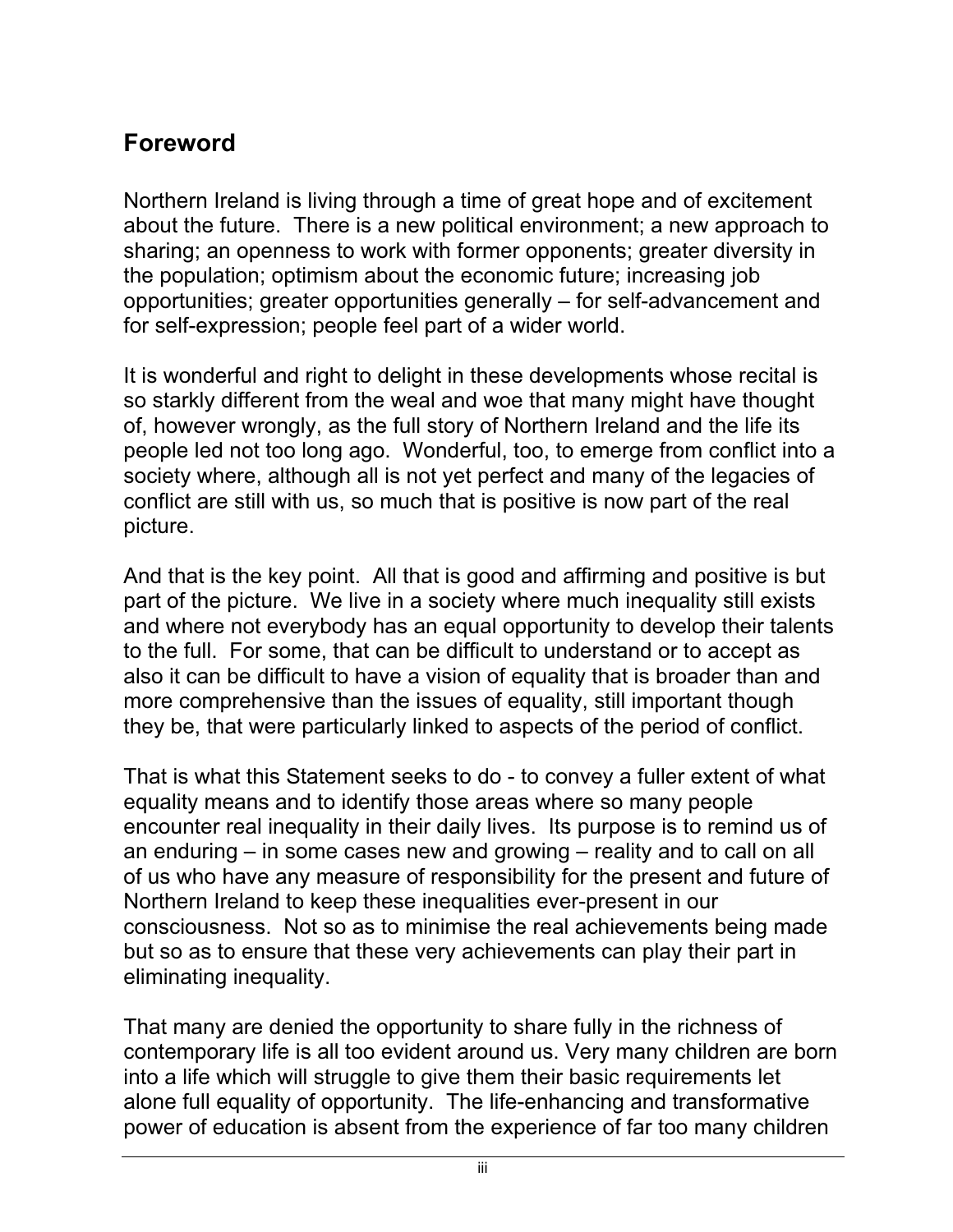in Northern Ireland. Disabled people continue to be confronted by very real obstacles in realising their capacity to participate in daily life. Too often, to be a woman is to face inequality in pay and income and to bear an unequal share of the responsibility of childcare. Those with mental health difficulties are particularly vulnerable and can face isolation that erodes opportunity. Older people, too, risk isolation and a perception that theirs is a limited potential to be part of society. Those who are different, because of race, religion, sexual orientation, can face hostility and attack. Geography can have a significant impact on securing or diminishing access to important services. And so the list goes on.

Everything has a consequence. All policy decisions by Government, by public authorities, by large private companies, whether international or national; all decisions by communities, by small companies, by individuals – all our actions have consequences that affect others, whether we wish it so or not. This is a call to those with responsibility to remember the reality of inequality, to have it in mind in the decisions they take and to adjust or modify those decisions so that they can reduce its consequences in the lives of people.

Investment decisions, by private investors or by public authorities, also have their consequences. Public investment is not neutral in terms of its impact on people and it is not only about the economy. All investment has social consequences and, while recognising the realities of the market and the entitlements of individual investors, this statement calls, particularly in the case of the investment of public moneys, for the active integration of equality of opportunity and good relations in the investment decisions being made.

It is also well to remember that in many cases the only investment needed to improve peoples' chances in life is the opening of our minds to new possibilities.

The inequalities that this statement addresses are very real. Their consequences for the lives of individuals, families and communities are also very real. They act as profound and persistent barriers to equality of opportunity. These barriers are exacerbated by poverty and socioeconomic disadvantage. And although neither of these finds expression in equality legislation they cannot be absent from the framing of public policy or from the decision-making of public authorities. At the very least, they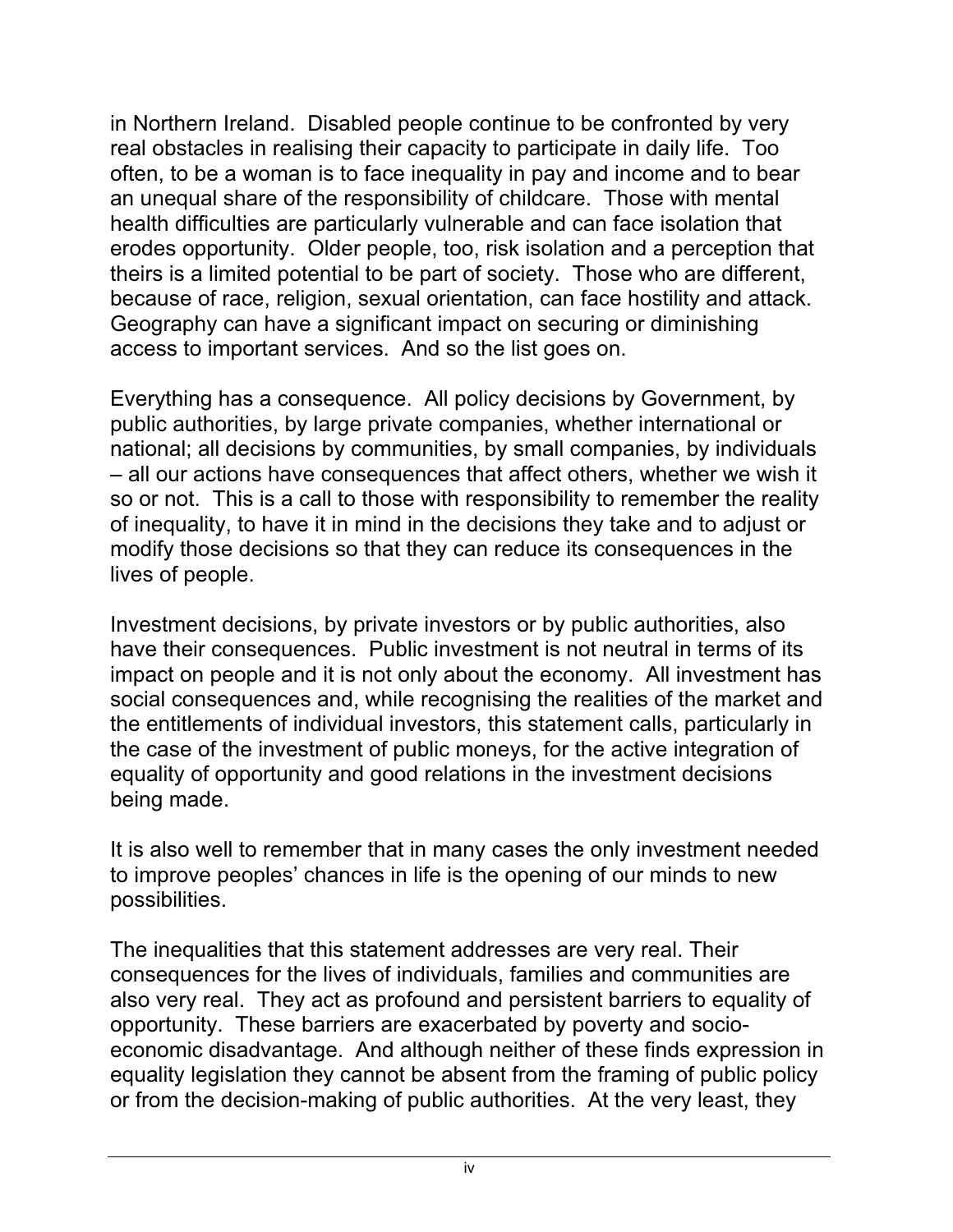act as major obstacles to achieving equality of opportunity for those categories that the law recognises.

In making any society a more equal place and a place where individuals and groups of people can relate well one to the other, there are some fundamental principles that must animate our thinking and our actions:

- All human beings are entitled to equal respect
- Equality of opportunity is an entitlement that derives from our inherent humanity
- Nobody is just an economic unit whose dignity, value or rights are determined or measured in terms of contributions to the economy
- The real value of a successful economy is in the opportunity for growth and development it offers individuals
- The test of our response to a successful economy is the extent to which we use its bounty to give people equal opportunities to share in it
- Difference is a source of richness not the basis for unfair treatment
- Treating everybody as if we were all identical is neither the meaning nor the measure of equality
- The persistence of inequalities diminishes us all.

This statement is neither a counsel of perfection nor an aspirational pipedream. It is a hard-headed and realistic reminder that equality of opportunity is far from being realised, that there are very many in this society whose lives are blighted by inequality. And it is a call to awareness and to action so that the benefits of growing peace and prosperity be used to improve equality of opportunity and, thereby, to improve and enrich the lives of many.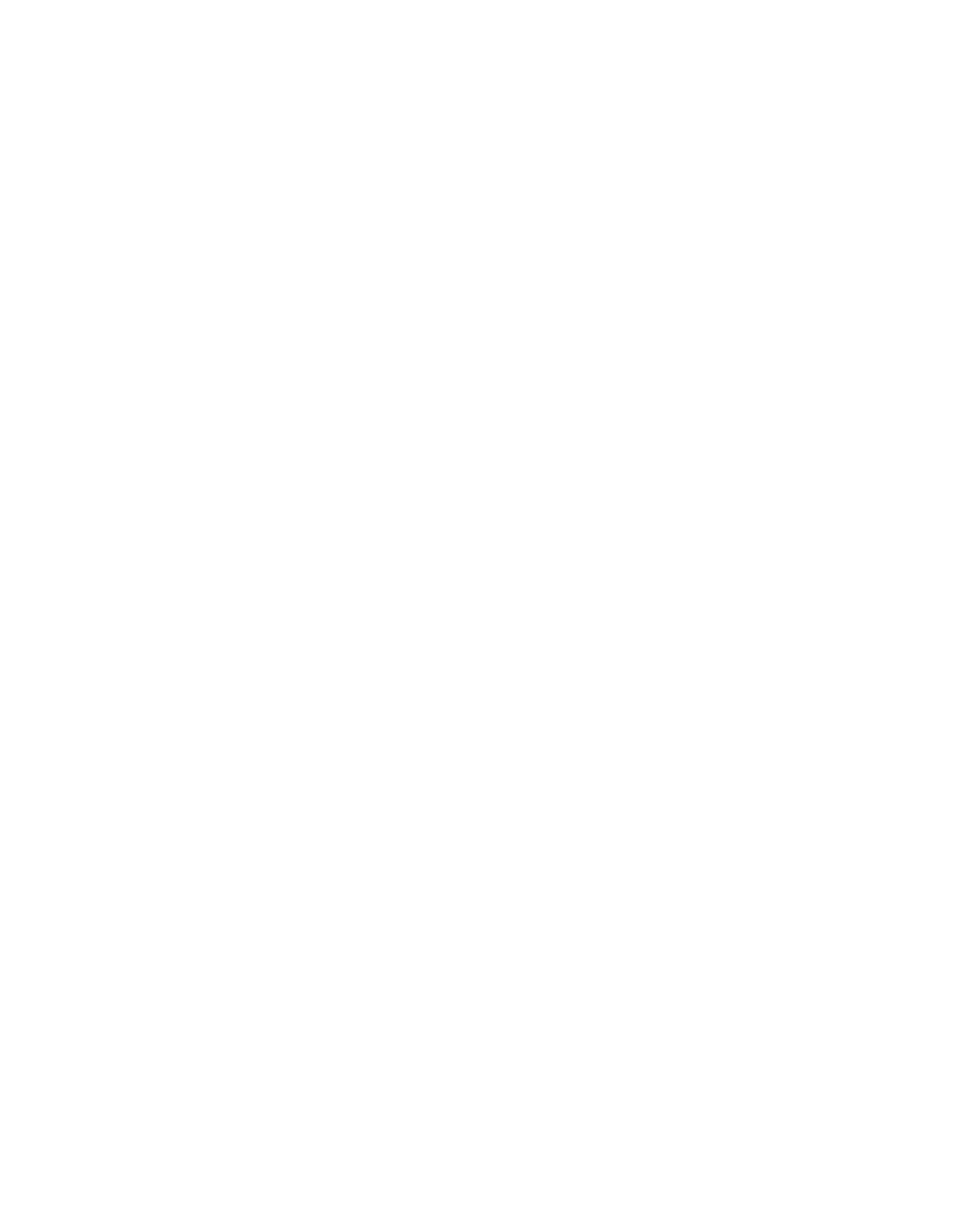#### **Contents**

| 1              | <b>Introduction</b>                                 | 1  |
|----------------|-----------------------------------------------------|----|
| $\overline{2}$ | <b>Summary of Key Inequalities</b>                  | 3  |
| 3              | <b>Inequalities in Educational Achievement</b>      | 5  |
| 4              | <b>Inequalities relating to Employment</b>          | 8  |
| 5              | <b>Inequalities in Health and Social Care</b>       | 16 |
| 6              | <b>Inequalities in Housing and Communities</b>      | 21 |
| 7              | <b>Inequalities in Participation in Public Life</b> | 25 |
| 8              | <b>Prejudice</b>                                    | 28 |
| 9              | <b>Conclusions</b>                                  | 32 |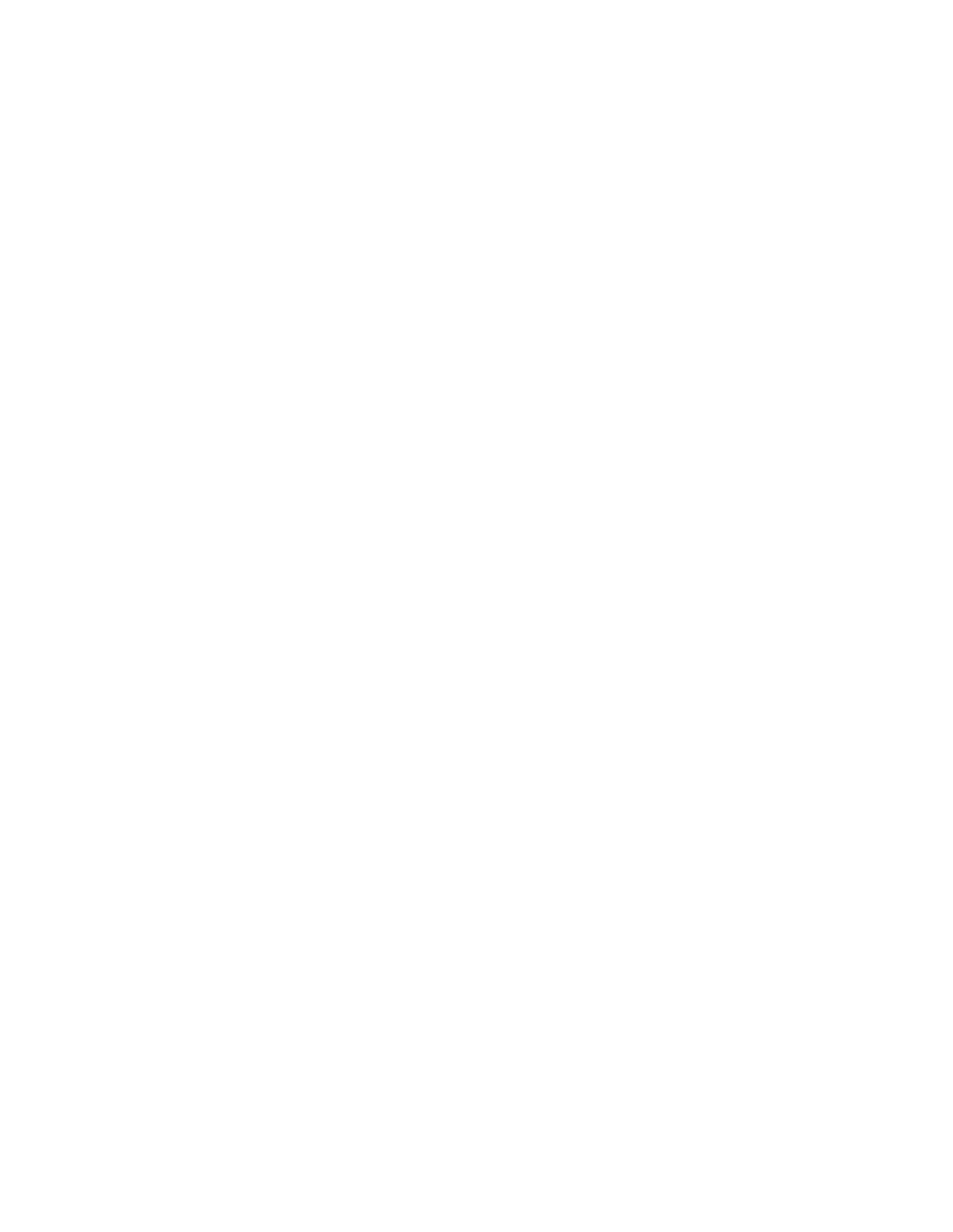#### **1 Introduction**

This statement on key inequalities seeks to highlight the range and breadth of the equality agenda in Northern Ireland and to set out clearly and unequivocally some of the inequalities which remain to be addressed. While acknowledging that much progress has been made towards achieving equality in Northern Ireland over the last few decades, the quality of the lives of everyone here depends upon accelerating progress towards greater equality for all.

The Commission is launching this statement during the year designated by the European Union as European Year of Equal Opportunities for All, which aims to launch a major debate on the benefits of diversity for societies across the European Union and to promote equal opportunities generally. It's clear that, across Europe, many EU citizens feel that discrimination is widespread although this differs from country to country.

The publication of this statement also coincides with significant political change in Northern Ireland as well as developments in the equality field. This includes the prospect of single equality legislation for Northern Ireland and the refocusing of work on the equality and good relations duties established by Section 75 of the Northern Ireland Act 1998 following the Commission's recent review of the effectiveness of the duties.

There is significant opportunity now to make a difference and we want to use this statement on key inequalities to influence those who can make an impact on the daily lives of people here by addressing inequalities. We call on political leaders and public representatives, policy-makers, public authorities, the private sector, churches, organisations, community leaders and others to take note of these inequalities and to take steps to address them.

For our part, we will continue to use the full range of our powers and duties in terms of promotion, advice and enforcement and we are committed to working with others where we can to effect the necessary changes. Some of the issues highlighted in this document are ones which the Commission is engaged in tackling on a daily basis; others are inequalities which fall more clearly within the remit of others to address.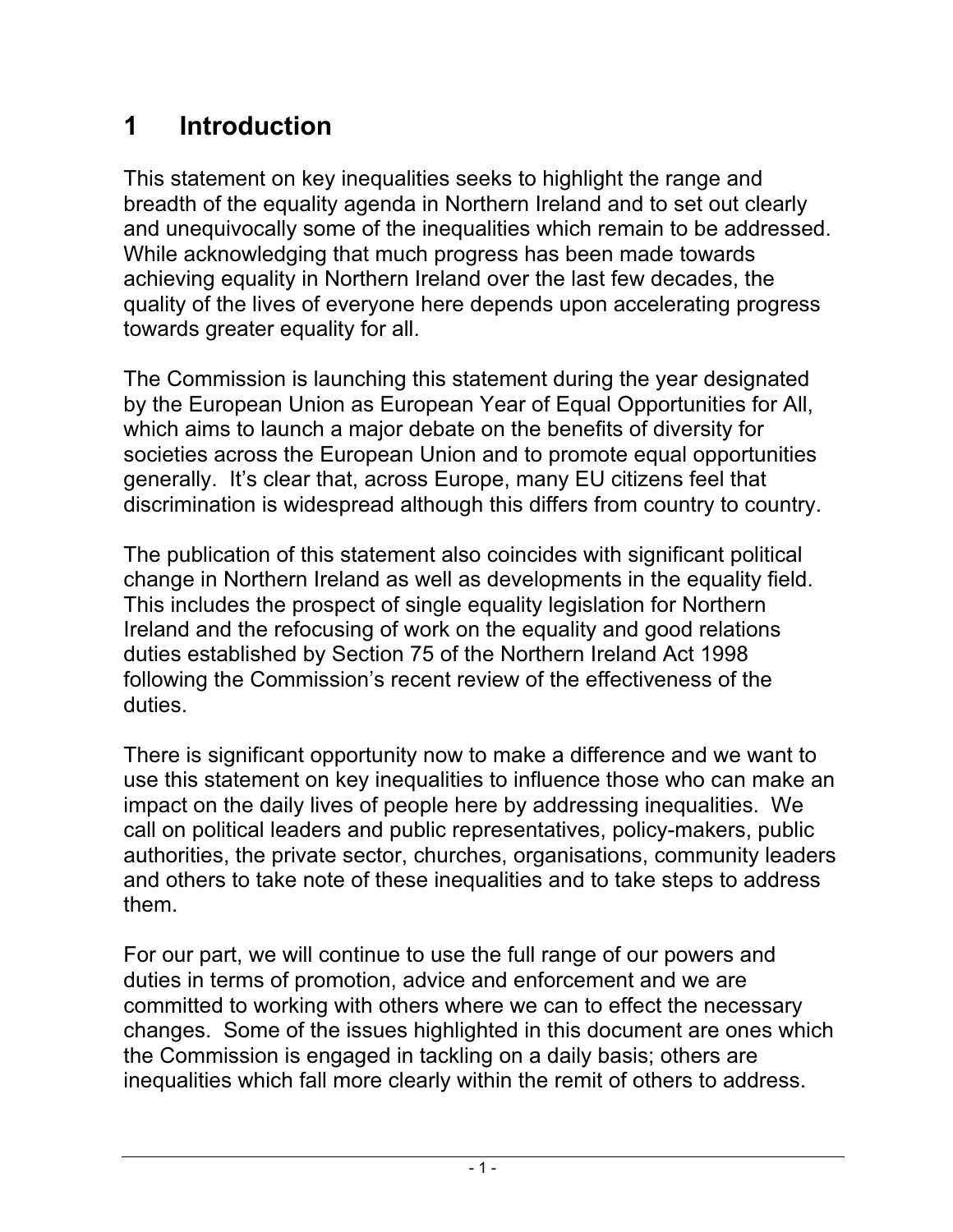We will continue to identify particular priority areas for our work and we will engage in public debate so that we can be explicit about the Commission's priorities for action and where we will seek to add value to the work of others. We plan an ongoing engagement on the inequalities highlighted in this statement as we work towards a society in which the pursuit of equality and good relations for everyone becomes a reality.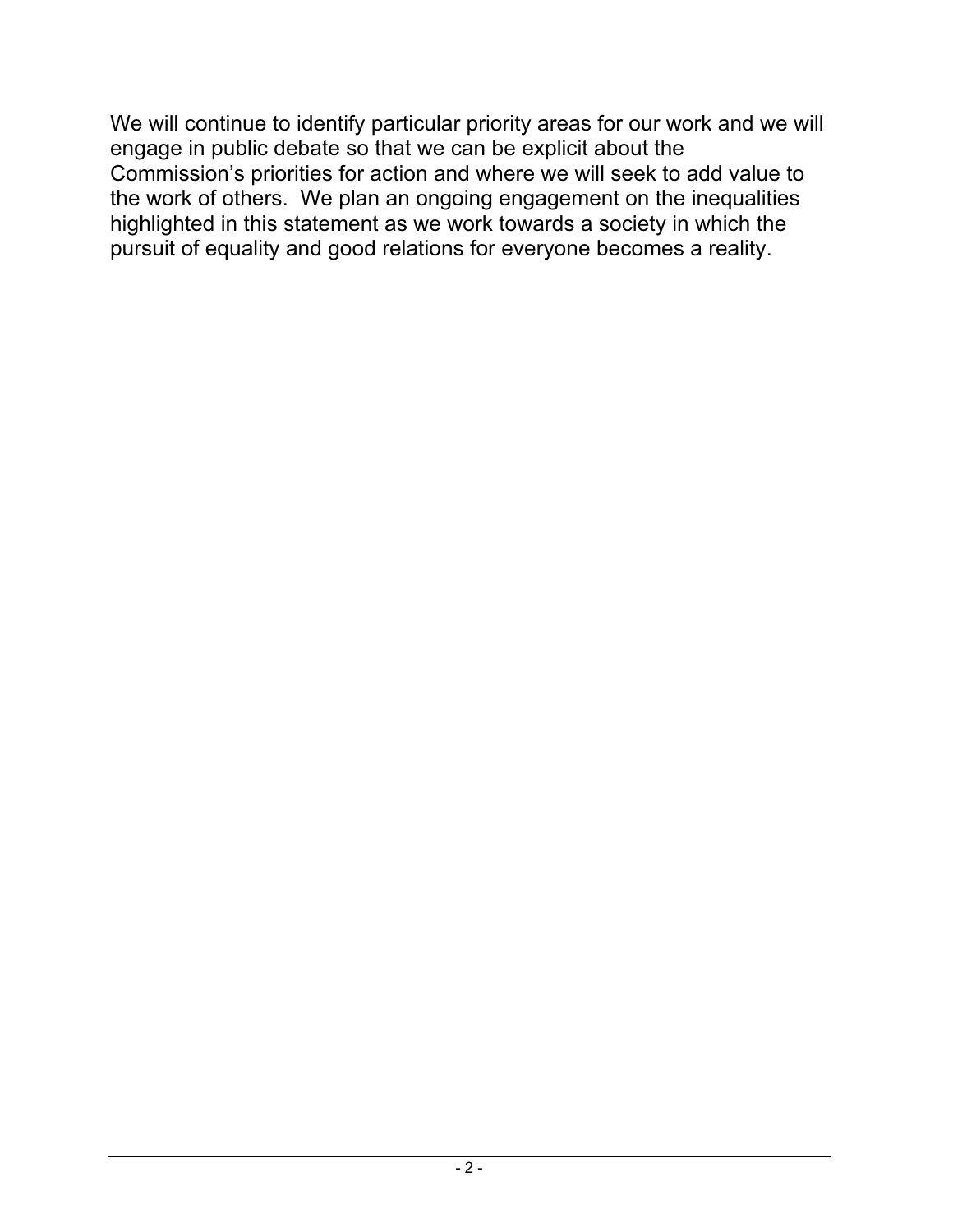#### **2 Summary of Key Inequalities**

The Commission has considered six broad areas which it believes must be addressed if we are to progress towards realising equality of opportunity in Northern Ireland society: educational under-achievement, employment, access to and availability of health and social care, housing and communities, participation in public life and the impact of prejudice.

In identifying these six broad areas, we have been guided by evidence of persistent inequalities that have not been notably improved either by legislation or by other public policy intervention.

**Education** plays a key role in determining a person's life chances and opportunities in terms of social and economic mobility. There is clear evidence of differential attainment by gender; of some differential in subject choices by gender; and of particular issues for Travellers, disabled students and for children from poorer households. For children from poor households, lower levels of educational attainment result in an ongoing cycle of deprivation.

**Employment** is a key driver of economic and social well being and presents one of the key routes to social mobility and inclusion. In Northern Ireland, successive government policies and strategies have repeatedly stressed the importance of improving access to, and progress within, employment. Alongside this, evolving and expanding antidiscrimination legislation has sought to provide protection from discrimination in relation to employment. Yet inequalities persist across all of the protected grounds.

**Health and social care** is fundamental to a person's quality of life and general well-being. According to recent NI research<sup>1</sup>, the three main determinants of health inequality are related to socioeconomic/environmental circumstances; lifestyle and health behaviour; and access to effective health or social care. It is of concern that the last of these three continues to prevail as an inequality in our society.

**Housing** is a basic human need and provides the foundation for family and community life. In many areas of Northern Ireland housing continues to be segregated on the basis of community background, particularly in

 <sup>1</sup> DHSSPS (2004) *Equalities and Inequalities in Health and Social Care in Northern Ireland*.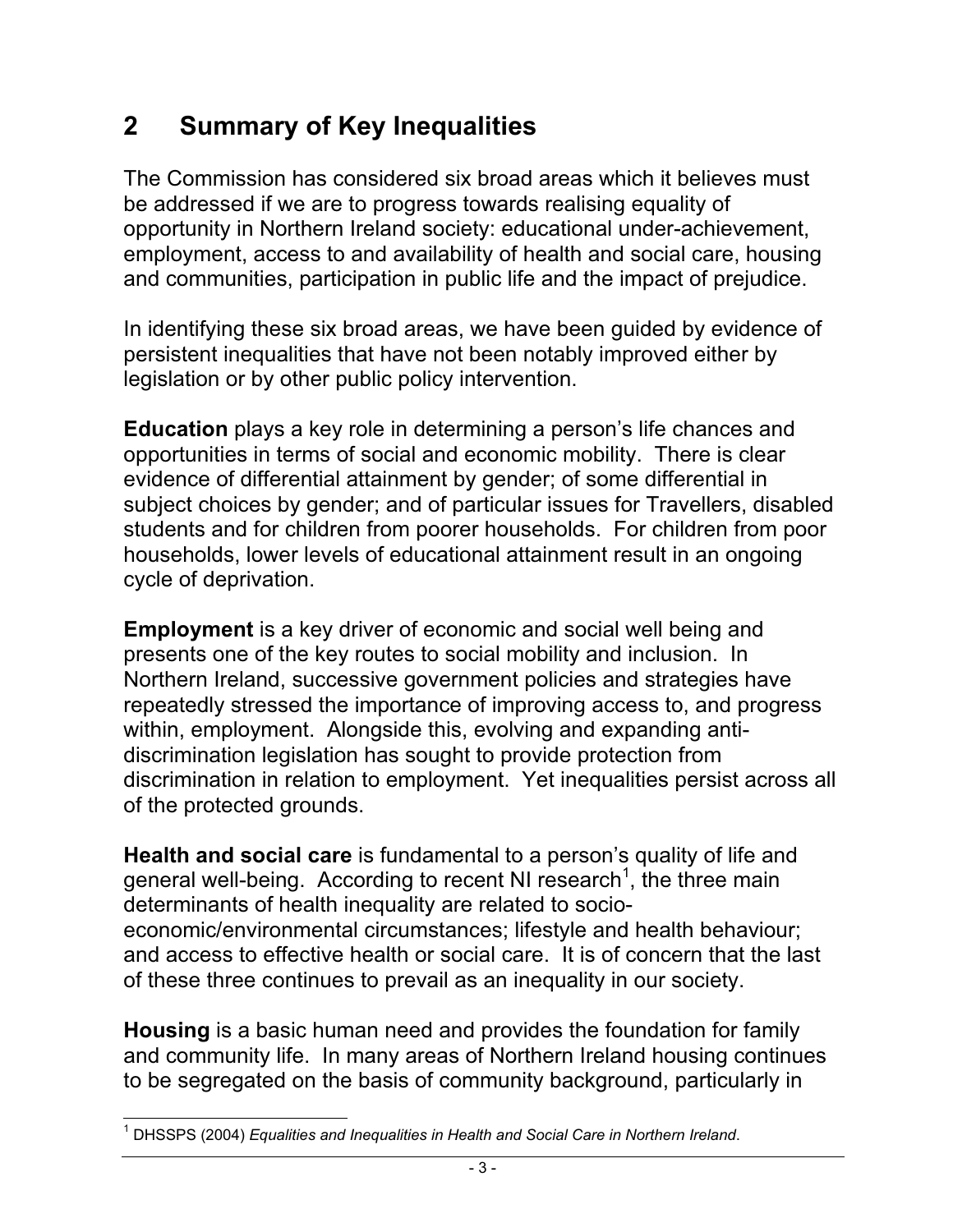the social housing sector. Such segregation in housing polarises communities and perpetuates segregation in social and other spheres.

**Participation in civic and public life**, reflective of our increasingly diverse population, helps facilitate a more informed policy decision-making process. Despite recognition of this, there remains persistent and considerable under-representation of many groups in public, political and civic life, resulting in further marginalisation of such groups and a range of services that do not give expression to the experiences of people in those groups.

**Prejudice** leads to behaviour which sustains inequality, exclusion from employment and services and which restricts choices. It can also lead to discrimination and harassment. Although prejudice can manifest itself in a range of ways from attitudes through to behaviours and actions, one marker of the impact that prejudice can have on society is to the extent of hate crime and similar incidents. For example, statistics produced by the Police Service of Northern Ireland<sup>2</sup> show an increase in the number of racist incidents.

Inevitably there are significant overlaps between and amongst these areas but the aim of the Commission in publishing this at present is to identify and highlight some of the most pressing inequalities which need to be addressed and to encourage others to act.

 <sup>2</sup> PSNI (2007) *Statistical Report No. 3, Hate Incidents and Crimes 1 April 2006 – 31 March 2007.*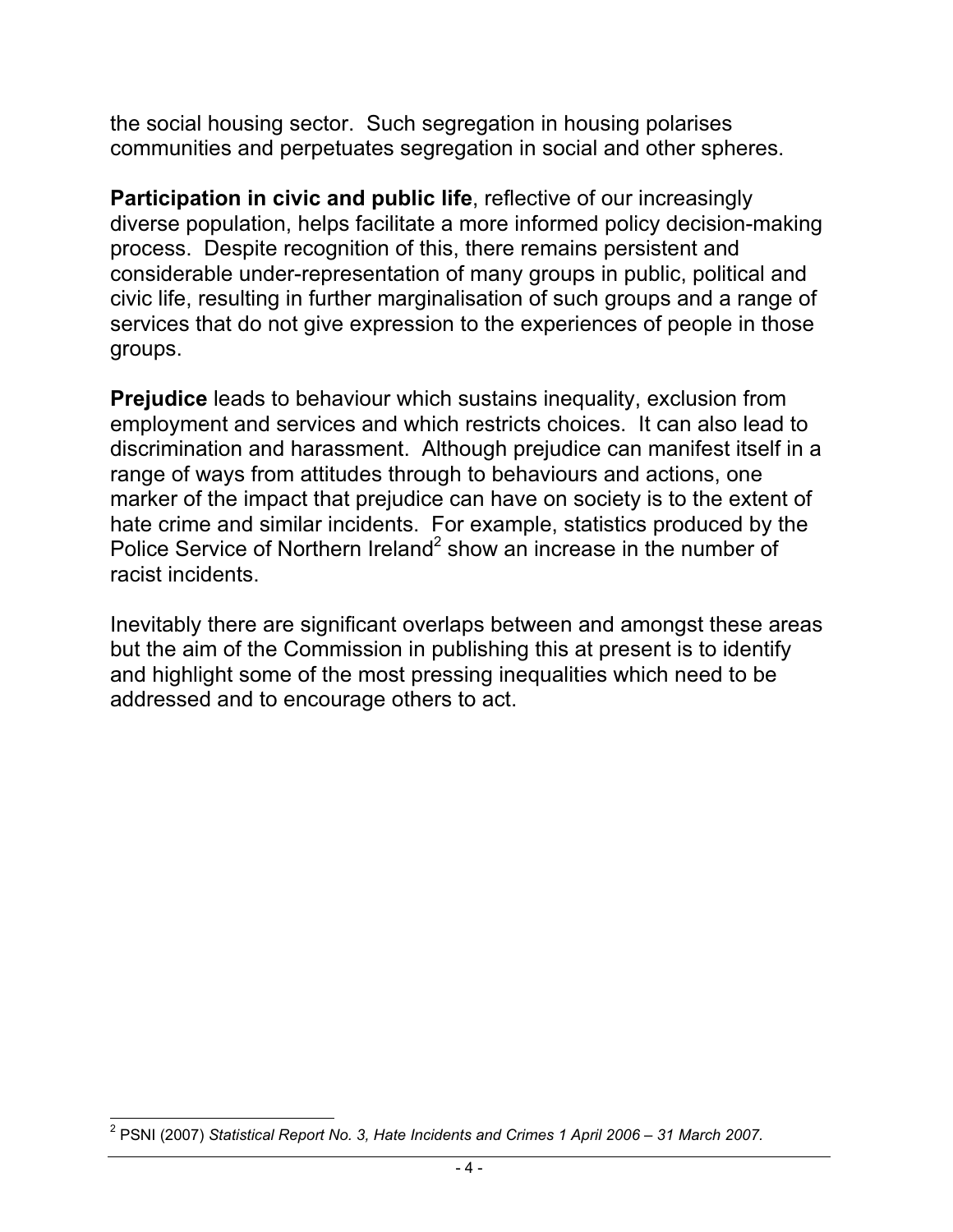#### **3 Inequalities in Educational Achievement**

Education plays a key role in determining a person's life chances and opportunities in terms of social and economic mobility. Those with fewer qualifications and skills are disadvantaged in civic/community life and when competing for available employment opportunities. In this context, poor educational attainment can be seen as a clear barrier to labour market entry and progression. There is clear evidence of differential attainment by gender; of some differential in subject choices by gender; and of particular issues for Travellers, disabled students and for children from poorer households all of which serve to enhance the cycle of deprivation. This requires intervention from the Commission and others given the impact this has on daily lives.

In terms of **attainment by gender**, males leaving school tend to be less qualified than females and are less likely to progress to higher education. For example, in 2005/06, 38% of boys left school with at least one A-level, compared with 55% of girls while 6% of boys left school with no GCSE qualifications compared to 3% of girls. After leaving school only 56% of boys progressed to further or higher education compared to 75% of girls (2005/06). 60% of all students enrolled at the NI universities are women  $(2005/06)^3$ .

In relation to **subject choice by gender**, while the very stark differences in subject choices between girls and boys have lessened in some areas – in 1970, girls comprised only 20% of A level Chemistry entrants, now 54%; of Maths, 22% in 1970, now 45% - differences remain in others areas (for example, 97% of those studying 'Home Economics' are female compared to only 35% of those studying 'Economics')<sup>4</sup>.

Equality Commission research into **gender stereotyping** in education<sup>5</sup> highlighted the extent of this problem, noting that it was feeding into career choice and equal pay issues later in life. Teachers recognised the issue as significant but reported that they were unable to prioritise it in view of resource issues and changes within schools.

 <sup>3</sup> DETINI (2007) Women in Northern Ireland.

<sup>&</sup>lt;sup>4</sup> CCEA (2007), Overall Examination Statistics (Provisional) – Summer, Available at www.rewardinglearning.com/statistics/

<sup>5</sup> Equality Commission (2002) *Betty the Builder, Neil the Nurse. Sex-typing of Occupations in Primary Schools*.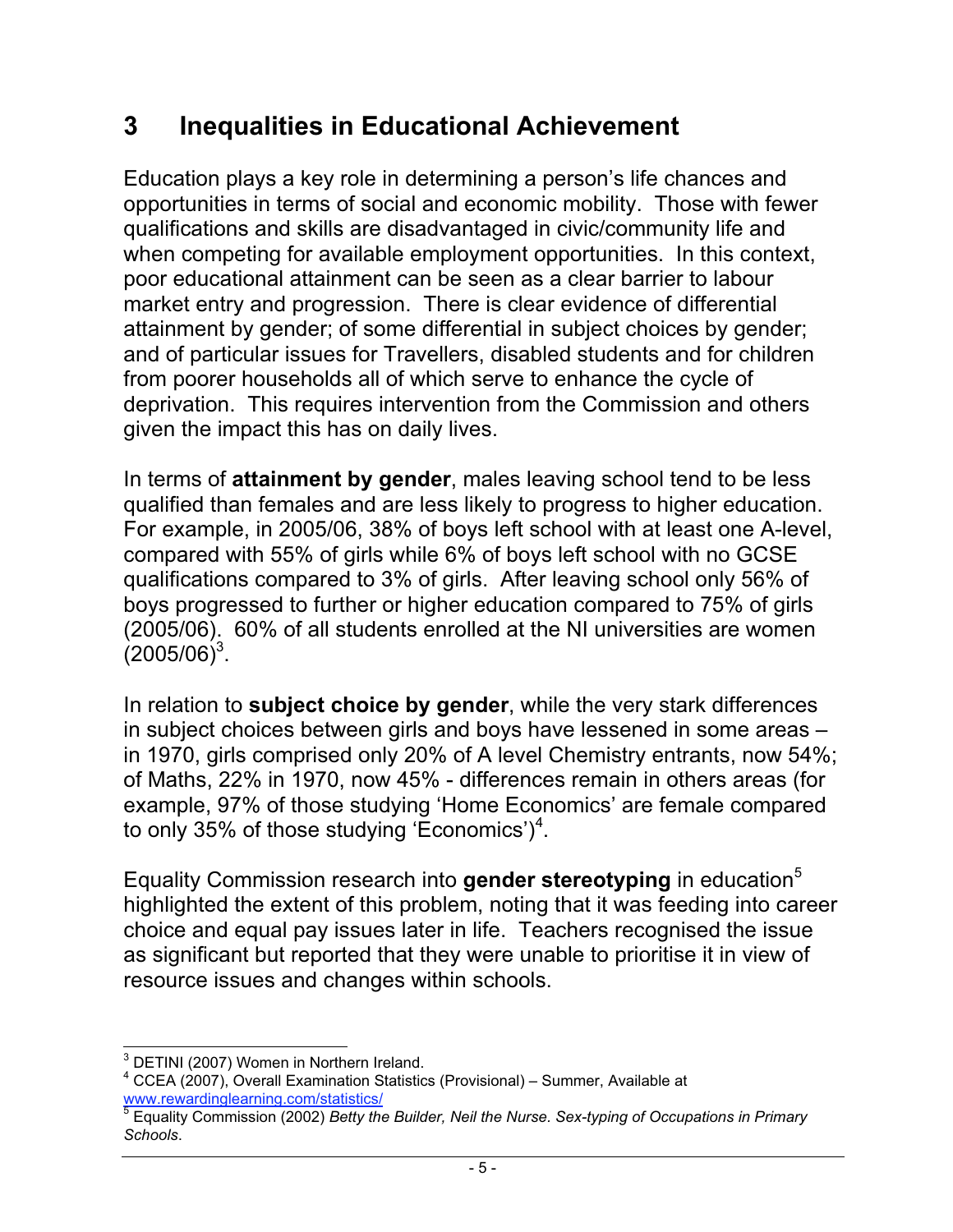In relation to the attainment levels of **Traveller children**, of the 31 Traveller pupils measured at Key Stage 3 in 2004/05, only 19% of them achieved level 5 or above in English compared to an average of 74% of all pupils<sup>5</sup>; At GCSE level, 92% of the Traveller community have no GCSEs or equivalent<sup>6</sup> (compared with 5% of all NI school leavers). Of those Traveller children who did sit GCSE exams, Department of Education (DENI) statistics record that fewer than five of 41 pupils (less than 12%) achieved 5+ GCSE grades A-C across the years 2003/04 and 2004/05 $^7$ . This compares with 64% of all Northern Ireland pupils achieving GCSE grades A-C in 2005/06 $^{8}$ . It is generally accepted that educational attainment is linked to employment outcomes and thus the figures noted above may contribute to the fact that only 11% of Travellers are in paid employment while the 70% of Travellers who are economically active have had no paid work since 1991 $^9$  .

In terms of children from other **Black and Minority Ethnic (BME) communities,** there is a lack of data on the numbers and educational attainment levels of these children. However, there have been concerns identified in the adequacy of support offered to date for those children for whom English is an additional language. DENI has recently reviewed its English as an Additional Language (EAL) provisions to guide schools in developing ways to make sure that children and young people who have English as an additional language can get access to the curriculum and achieve their full potential.

In terms of **disabled students'** attainment levels, there is an extremely limited amount of data available on educational outcomes for people with disabilities and the terminology of existing data sets is ambivalent. In terms of the population, over two-fifths (41%) of disabled people had no qualifications, more than twice the proportion of non-disabled people (17%). People with a disability are less qualified than those without; for example, 13% of disabled people held higher qualifications compared with 27% of non-disabled people<sup>10</sup>. Recent research<sup>11</sup> noted that "People with a learning disability are the largest group of persons with a disability aged under 65 years" (16,366 in 2003) and that "in future years the numbers will

 <sup>6</sup> OFMDFM. (2000). Final Report of the Promoting Social Inclusion Working Group.

<sup>&</sup>lt;sup>7</sup> DENI. *Indicators on Traveller Education.* Available via www.deni.gov.uk<br><sup>8</sup> DENI, Qualifications and destinations of school logyers 2005/06, Availab

<sup>&</sup>lt;sup>8</sup> DENI. *Qualifications and destinations of school leavers 2005/06.* Available at www.deni.gov.uk<br><sup>9</sup> Pavee Point Fact Sheet. *Travellers in Northern Ireland.* Available at www.paveepoint.ie

<sup>&</sup>lt;sup>10</sup> DETINI (2007) Labour Force Survey (April-June 2007).<br><sup>11</sup> McConkey, R. (2006). University of Ulster. Accessibility of healthcare information for people with a *learning disability. A review and discussion paper.*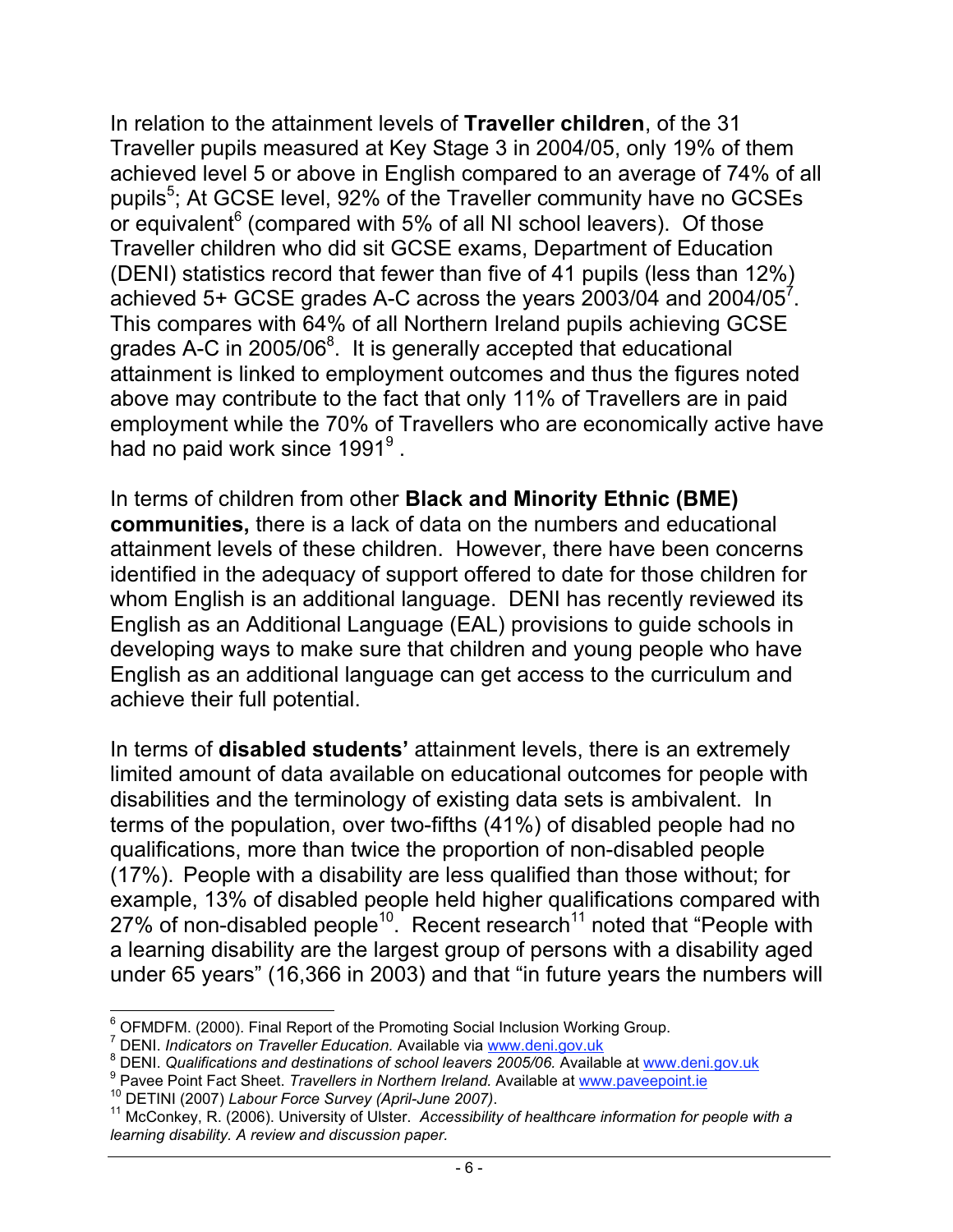increase with more living into old age. Often those with mild or borderline learning disabilities are identified as children, but on leaving school most merge [back] into the general population and no longer make demands on services".

It is vital that the distinction between disabled children and children with Special Educational Needs is recognised and that the different needs of all these children are addressed. While not all children with disabilities have statements of Special Educational Needs, the SEN process does provide a mechanism to prescribe a child's educational needs, and to set out steps to meet them.

Statistics on educational achievement have indicated concerns about underachievement among **working class pupils and in particular** working class Protestant boys<sup>12</sup>. In 2001, research commissioned by OFMDFM<sup>13</sup> concluded that the educational non-progressor was most likely to be a Protestant working class male; 29% of Protestant pupils (boys and girls) who were entitled to free school meals (FSM) achieved 5+ GCSEs A\*-C or higher (or equivalent) compared with 42% of Roman Catholic working class pupils.

In terms of **looked after children**, children in the care of the state in Northern Ireland are 10 times more likely than school leavers in general to leave without gaining *any qualifications at all* (half of all care leavers (51%) left school without gaining any qualifications, compared with 5% of all Northern Ireland school leavers). In addition, the unemployment level among care leavers was 30%, 6 times the rate among all school leavers in Northern Ireland (5%) in  $2001/02^{14}$ .

With regard to children of different **sexual orientations,** while anecdotal evidence and research reports such as that by shOUT<sup>15</sup> identify homophobic bullying as a significant issue in schools, little firm evidence currently exists about the potential relationship between this and educational attainment. There is thus considerable potential to examine this issue, however complex it may be.

 $12$  Free School Meal entitlement is used as a proxy indicator of deprivation as specific data on pupil's class background are not recorded in official DENI databases.<br><sup>13</sup> OFMDFM (2001) Report on Participation Rates in Further and Higher Education.

<sup>&</sup>lt;sup>14</sup> DHSSPS NI (2007) Care Matters in Northern Ireland: Consultation Document.<br><sup>15</sup> shOUT (2003) The Needs of Young People in NI who identify as Lesbian, Gay, Bisexual or *Transgender.*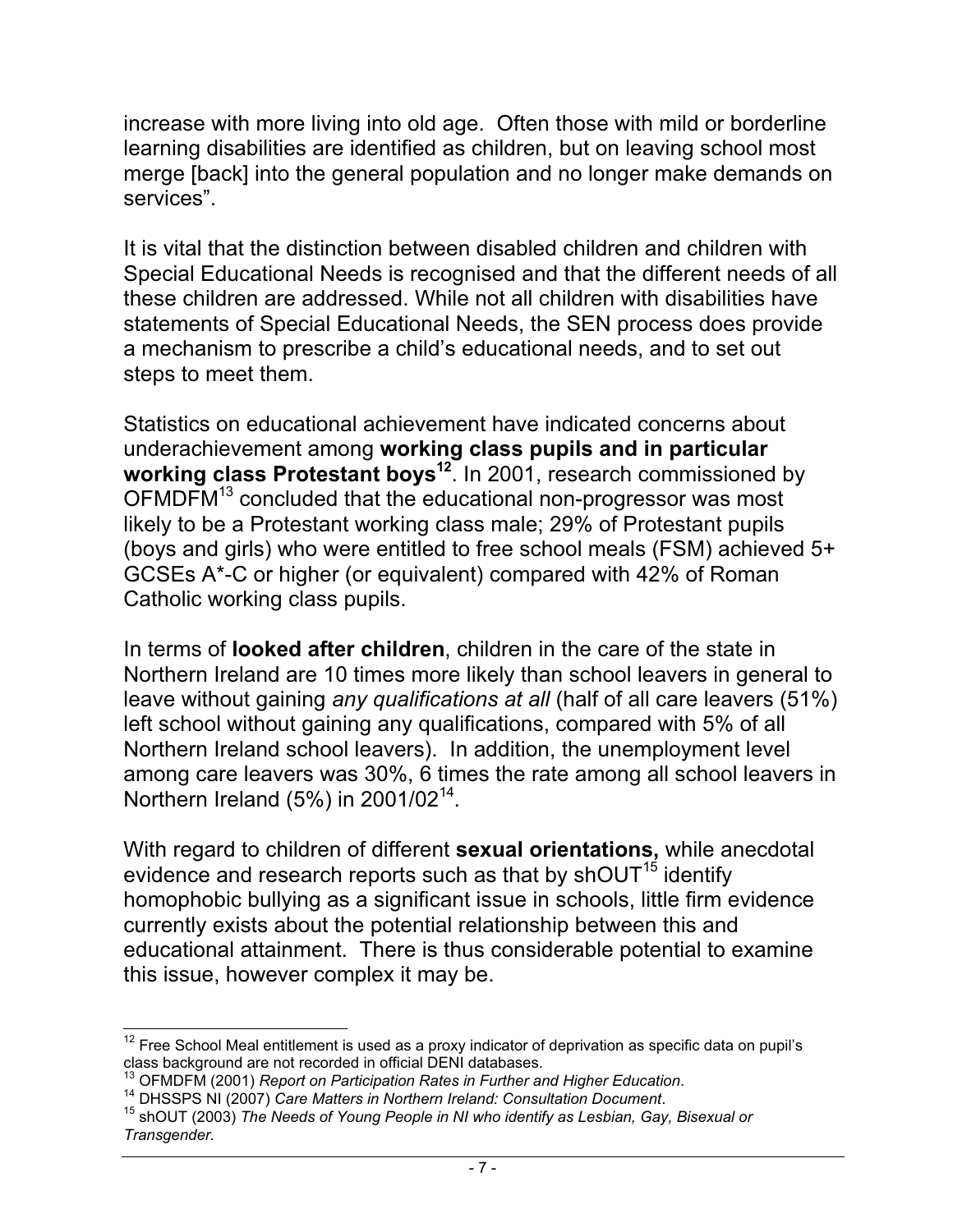#### **4 Inequalities relating to Employment**

It is generally accepted that improving access to, and progression within, employment is seen in public policy as a key driver of economic and social wellbeing and presents a key route to improved social mobility and inclusion as well as a route out of poverty. In Northern Ireland, successive government policies and strategies have repeatedly stressed the importance of improving access to, and progress within, employment. Alongside this, evolving and expanding anti-discrimination legislation has sought to increase protection from discrimination in relation to employment.

Northern Ireland's economy grew faster than that of any other UK region in the 1990s, with the creation of over 100,000 new jobs<sup>16</sup> and unemployment levels falling considerably (3.7% unemployment rate, July  $2007<sup>17</sup>$ ). Despite the employment rate in NI being at an historical high, it remains lower that that of any other UK region<sup>18</sup> and there exists a higher share of workless households (21% compared to the UK average of  $16\%$ <sup>19</sup>.

Over the last 30 years a central focus of employment debates in Northern Ireland has undoubtedly been in relation to labour market participation by **community background**.While the Equality Commission has since it inception focused on fairness in employment across all equality grounds, much of the public debate has remained focused on participation by community background.

In 2005, 'fair employment: a generation on<sup>'20</sup> sought to review progress and set out the remaining challenges in relation to fair employment. The research found that there had been a substantial improvement in the employment profile of Roman Catholics, most marked in the public sector but not confined to it. The authors noted that there had been a considerable increase in the numbers of those working in integrated workplaces, at a time when public housing, for example, remained highly segregated.

 <sup>16</sup> DETINI (2004) *The Future of Private Services in Northern Ireland Final Report*. Available at: www.detini.gov.uk<sup>16</sup><br><sup>16</sup> xternini.gov.uk

<sup>&</sup>lt;sup>17</sup> DETINI (2007) *Labour Force Survey April-June*. Available at: www.detini.gov.uk<br><sup>18</sup> DETNI (2007)*The Northern Ireland Economic Bulletin* 

<sup>19</sup> DETNI (2007)*The Northern Ireland Economic Bulletin.*

<sup>20</sup> Osborne R.D.; Shuttleworth, I.G.; (2005) *Fair Employment in Northern Ireland: A Generation On.* Blackstaff. Belfast.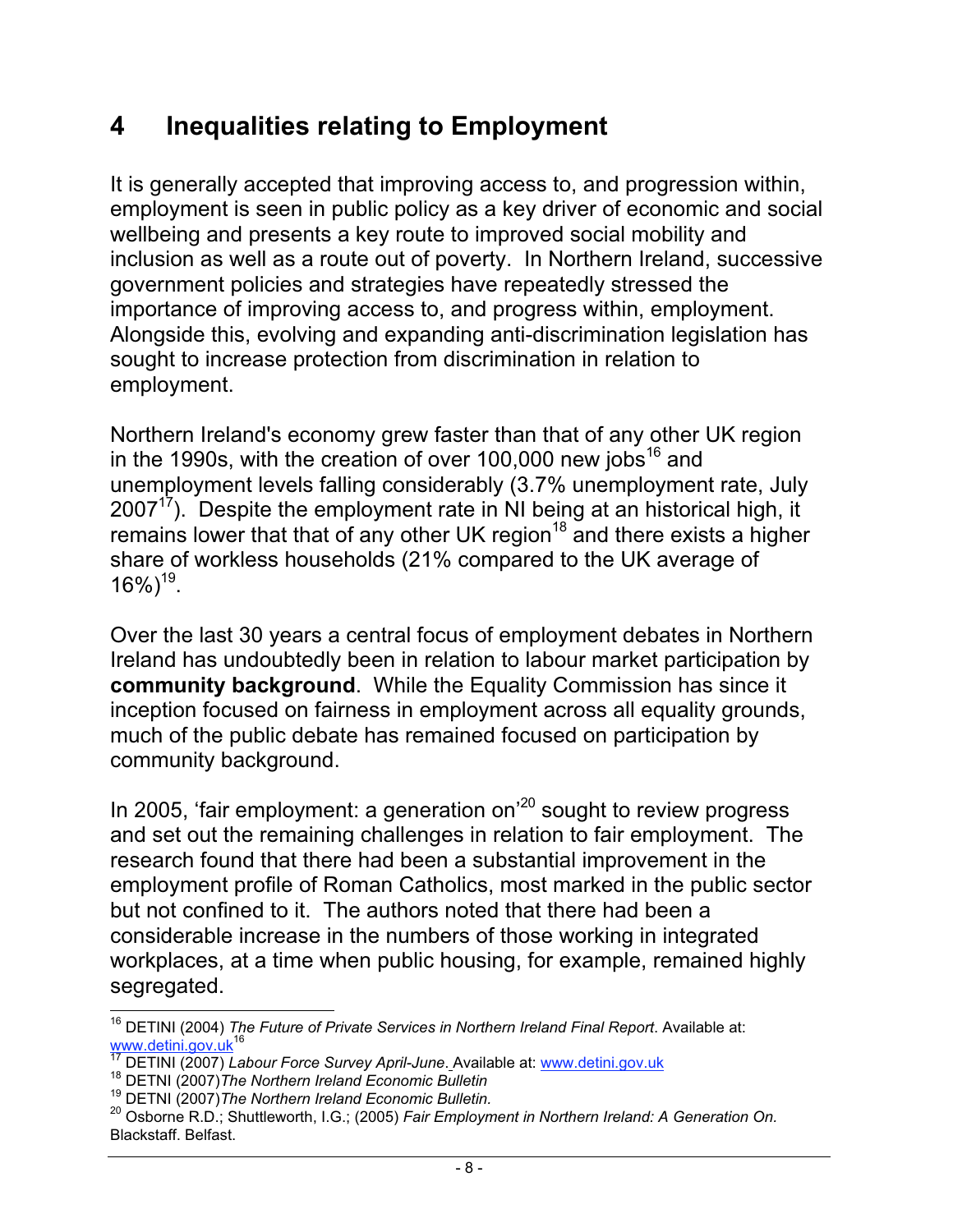The book also noted that the fair employment debate was now more complex than a generation ago and, while recognising the success in bringing about a convergence of participation rates, it highlighted the need for a closer focus on differentials such as educational attainment and aspirations between and within communities and on emerging and existing patterns of Protestant and Roman Catholic under-representation in the workforce. When aggregated, annual Employer Monitoring returns supplied to the Commission display community differentials in specific sectors, locations and occupations compared to what might be expected when compared to estimates of the aggregate community composition of those available for work across Northern Ireland.

While these aggregate differentials exist, the Commission is also mindful that fair participation must be considered at the level of the individual employer and workplace location and thus recognises that a fuller understanding of these apparent sectoral patterns will only come from individual considerations of fair participation by employers as part of their triennial review process under Article 55 of the Fair Employment and Treatment Order**.**

In November 2005, OFMDFM published a report considering Labour Market Dynamics $21$  which sought to examine recent changes in the labour market. The authors noted improvements (and challenges emerging and remaining) in relation to fair employment broadly mirroring the findings noted above. They also noted that such improvements by community background were in contrast to more marked and persistent inequalities in relation to gender and disability.

Indeed, while labour market outcomes by **gender** have shown improvement over time, scope still remains both in terms of improving the accessibility of employment and of ensuring progression within employment, into a wider range of occupations and of grades.

Thirty years after the Sex Discrimination (NI) Order 1976 and the Equal Pay Act 1970:

• Differences in occupational profiles remains an issue with almost a third of males in the monitored NI workforce (32.1%) located in the higher 'managerial' SOC groups (1-3) compared with just over one

 <sup>21</sup> DTZ Pieda Consulting (2005) *Report on Labour Market Dynamics.*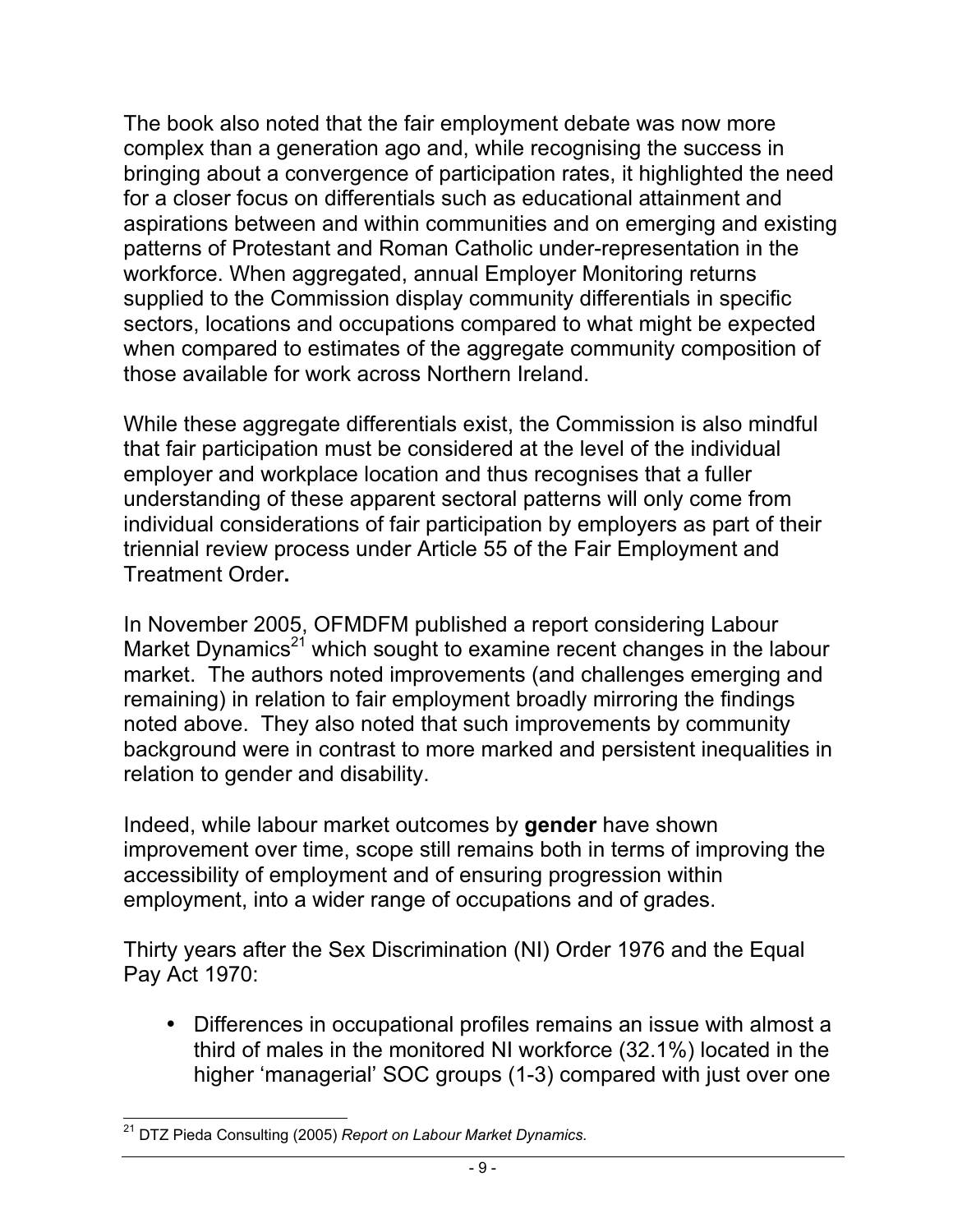quarter of females  $(27\%)^{22}$ . In addition, some 20% of employed males are in skilled trades - the sample size of women in this occupation group was too small to provide a reliable estimate. In contrast, only 6% of males are in administrative/clerical occupations, compared with  $24\%$  of females<sup>23</sup>.

- Although the hourly pay gap for full time work between men and women continues to narrow, in April 2006, females working fulltime had median annual earnings of £19,607, over 11% less than the equivalent male figure of  $£21,849^{24}$ .
- However, the part-time pay gap remains significantly higher. Research into the retail sector<sup>25</sup> in Northern Ireland concluded that there is a large gender pay gap in this sector in the order of 30 percentage points. This reflects complex factors such as occupational segregation, under-representation of women in management and the higher proportion of women working parttime (almost two in five (39%) female employees work part-time<sup>26</sup> compared with 6% of male employees $^{27}$ ).
- The unequal sharing of care responsibilities means that of those females who are economically inactive, almost half (45%) are unavailable for work due to family/home commitments<sup>28</sup>.
- For males, over half of those unemployed in Northern Ireland (54%) were long-term unemployed. 28% of unemployed females were long-term unemployed.<sup>29</sup>
- There is emerging evidence<sup>30</sup> of high job exit rates among lone parents, the majority of whom are women, particularly in their first

 <sup>22</sup> Equality Commission (2006) *Monitoring Report No. 16 A Profile of the Northern Ireland Workforce: Summary of Monitoring Returns.*

<sup>&</sup>lt;sup>23</sup> DETINI (2007), *Women in Northern Ireland: Labour Market Statistics Bulletin.*, Belfast. (p.9.).<br>Available at: http://www.detini.gov.uk/cgi-bin/downdoc?id=3173

<sup>&</sup>lt;sup>24</sup> DETINI (2006) Northern Ireland Annual Survey of Hours and Earnings 2006..<br><sup>25</sup> Dignan, T. (2003) Gender and Pay in the Information Technology and Retail sectors in Northern<br>Ireland. Equality Commission: Belfast.

<sup>&</sup>lt;sup>26</sup> Defined as less than 16 hours per week.<br><sup>27</sup> DETINI (2007), *Women in Northern Ireland: Labour Market Statistics Bulletin.*, Belfast. (p.7.).<br>Available at: http://www.detini.gov.uk/cgi-bin/downdoc?id=3173

<sup>&</sup>lt;sup>28</sup> DETINI (2007), *Women in Northern Ireland: Labour Market Statistics Bulletin.*, Belfast. (p.3.).<br>Available at: http://www.detini.gov.uk/cgi-bin/downdoc?id=3173

<sup>&</sup>lt;sup>29</sup> DETINI (2007) *Women in Northern Ireland: Labour Market Statistics Bulletin, Belfast. (p.12.).*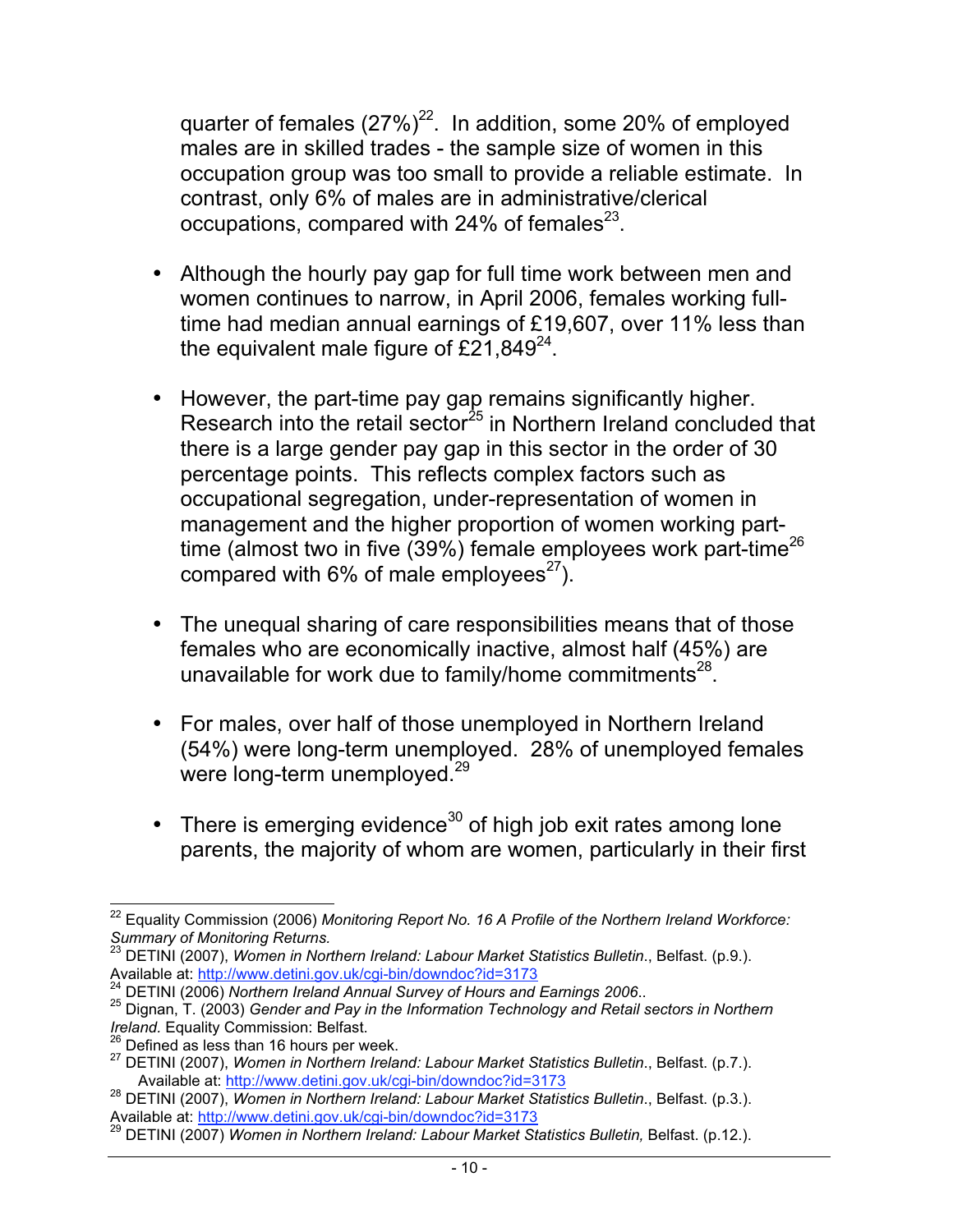year of employment. Low pay, especially when linked to part-time work and ill health were found to be important contributing factors.

- Women are more likely to be reliant on means tested benefits, and experience greater barriers to economic independence and employment, resulting in more women working part time, in less skilled work, with poorer access to training and progression and ultimately poorer access to pensions and contributions based benefits.<sup>31</sup>
- Difficulties in accessing affordable, quality childcare further exacerbates the difficulties experienced by those (predominately women) who wish to re-enter the labour market. Despite a 7% increase in the number of places available since 1996, Northern Ireland continues to have one of the lowest levels of childcare provision within the UK with only 92.5 day nursery places per 1,000 children aged 0-4 years (based on 2005 mid-year estimates), compared with 195.5 in England in  $2006^{32}$ .

Gender related matters form the highest proportion of queries to the Commission's Legal helpline. During the period 1 April 2001 – 31 March 2007, the Commission recorded 13,917 legal enquiries<sup>33</sup> with the largest number relating to gender (35%). Of these, pregnancy and maternity (16%) formed the largest single category, followed by harassment and victimisation (14%), work-life balance (8%) and equal pay (7%). Enquiries relating to recruitment, selection and promotion also featured prominently.

While the above largely points to the challenges of access and progression for women, it is also true that a complex picture exists in relation to gender and employment. As the labour market reflects increasing participation rates by women and is driven by the service sector, attention must also be paid to issues of access for men. A report $34$ in relation to gender trends in access to employment highlighted that there were factors relating to access to employment (for example the lower

 <sup>30</sup> Evans, M., Harkness, S.; Ortiz, R.; (2004). *Lone Parents Cycling Between Work and Benefits.* London: Department of Work and Pensions

<sup>31</sup> Evason, E.; Spence, L.; (2002). *Women and Pensions*. Belfast. Equality Commission for Northern Ireland.

<sup>&</sup>lt;sup>32</sup> DETINI (2007), *Women in Northern Ireland: Labour Market Statistics Bulletin*, Belfast. (p.17.).<br>Available at: http://www.detini.gov.uk/cgi-bin/downdoc?id=3173.<br><sup>33</sup> Equality: Queen Computer 2.

<sup>&</sup>lt;sup>33</sup> Equality Commission for Northern Ireland – Internal data.<br><sup>34</sup> DETINI (2006) *Women in Northern Ireland: Labour Market Statistics Bulletin.*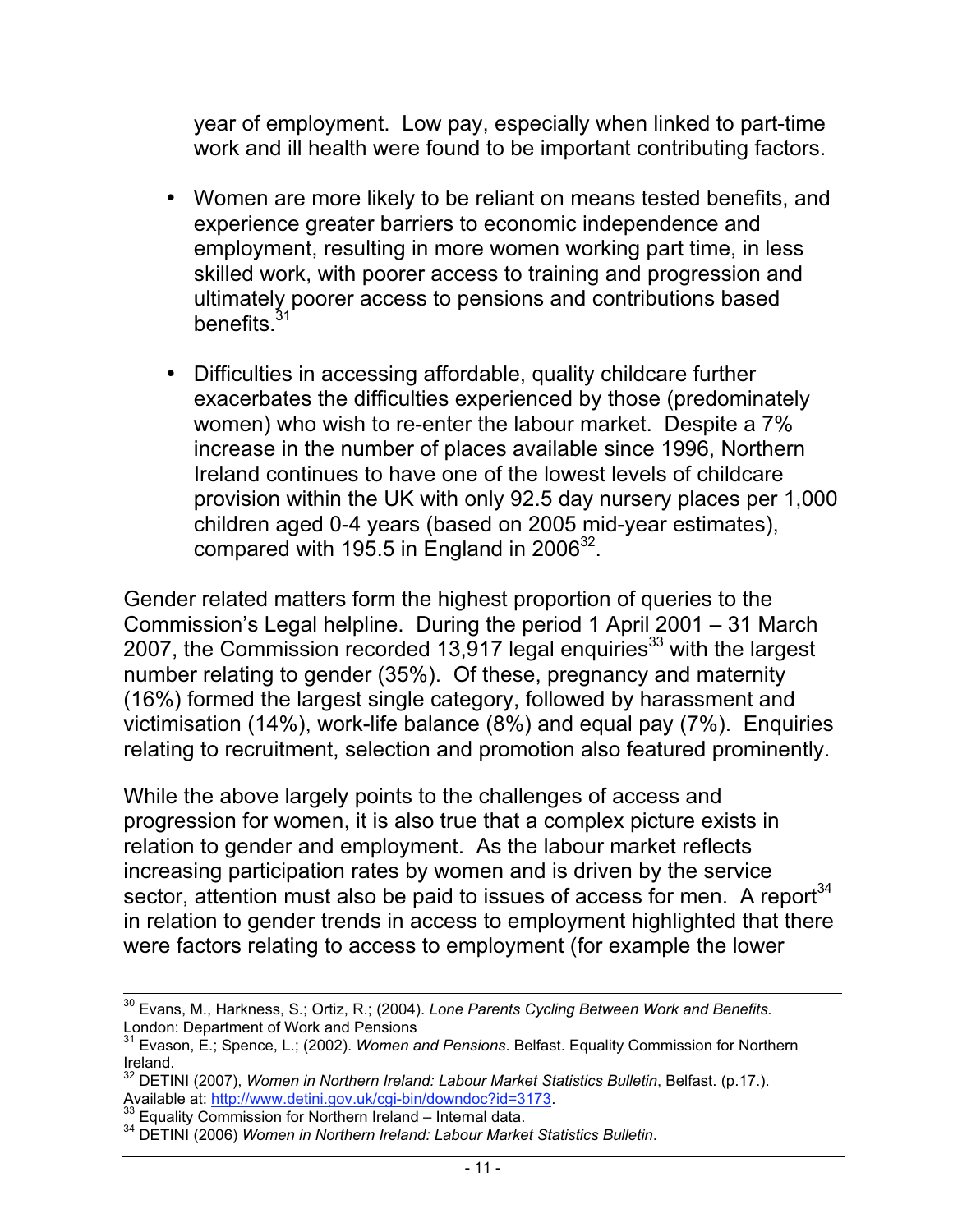educational progression and attainment of males noted elsewhere in this document) which show that this is an issue that is also relevant for some men, but for reasons different from those that apply to women.

Employment enables all, including **disabled people**, to become economically and socially active in their local community. For those with disabilities, employment can not only provide opportunities to make a recognised contribution to the economy but assists in overcoming the underlying social deprivation that so many disabled people experience in their daily lives $35$ .

- The employment rate for those without disabilities (79%) is over twice that of people with disabilities  $(32\%)^{36}$ .
- 13% of the economically active disabled people were unemployed, more than double the 6% of economically active who did not have a disability and were unemployed $3^7$ .
- The Labour Force Survey (2002) indicated that only 21% of people with mental ill-health or learning disability are in employment, yet research from the United States<sup>38</sup> found that, with effective rehabilitation support, up to 58% of adults with severe and enduring mental ill-health are able to work using the Individual Placement and Support Approach. The Bamford Review<sup>39</sup> proposes that a Northern Ireland target should be set for 50% of people with mental ill-health or a learning disability to be in full-time employment.
- In general, labour market outcomes for people with work-limiting disabilities are significantly worse than for other people. Nearly

 $35$  Almost half (48%) of households with at least one disabled child and disabled adult live in income poverty. From DSDNI (2005) *Households Below Average Income Report, NI 2004-2005*. Available at: http://www.dsdni.gov.uk<br><sup>36</sup> DETINI (2007) Northern Ireland Labour Force Survey April – June 2007.

<sup>&</sup>lt;sup>37</sup> Equality Commission (2006) *Census 2001: Limiting Long-term Illness in Northern Ireland.* (Note - the term disability was defined in the 2001 NI census as "any long-term illness, health problem or disability which limits daily activities or work)..)

<sup>&</sup>lt;sup>38</sup> Drake, RE. *et al.*(1999). *Research on the Individual Placement and Support Model of Supported*<br>Employment. In Psychiatric Quarterly, Volume 70, Number 4 (pp 289-301).

<sup>&</sup>lt;sup>39</sup> DHSSPS (2007) The Bamford Review of Mental Health and Learning Disability (Northern Ireland. *Promoting the Social Inclusion of People with a Mental Health Problem or a Learning Disability, August 2007.* Available at: www.rmhldni.gov.uk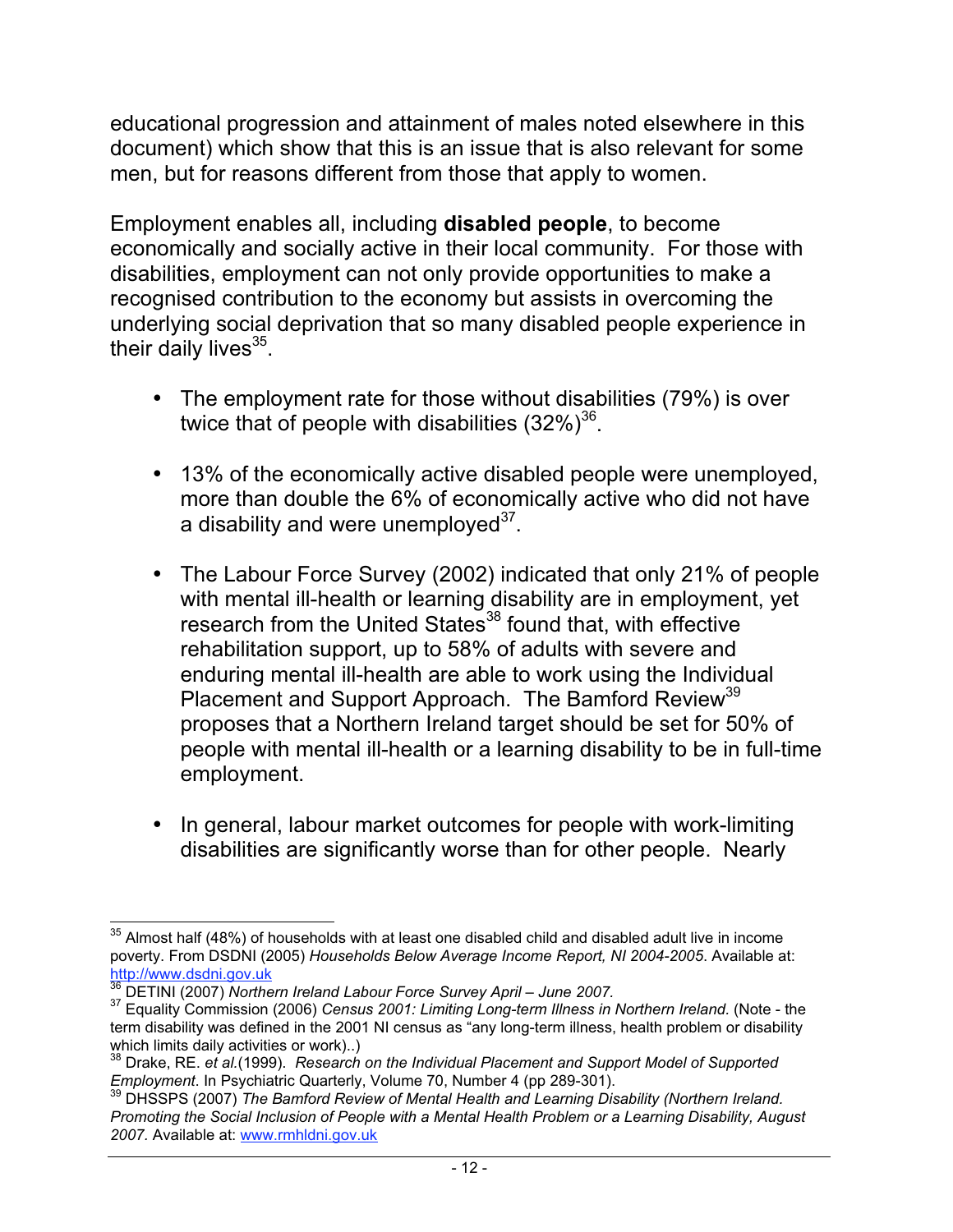half of all people with work-limiting disabilities are in workless households $40$ .

Key barriers impacting on disabled people's access to employment include:

- Education As previously noted, over twice the proportion of disabled persons have no qualification compared to non-disabled persons<sup>41</sup>. This therefore affects an individual's ability to compete against non disabled people.
- Attitudes DRC research<sup>42</sup> found that 45% of those surveyed believe that it would be "quite/very difficult" to employ a disabled person. This is significantly higher than for employing older people, women or those from ethnic groups. This research also reported that "if the job did not work out, one in four (24%) thought that disabled employees would claim discrimination".
- Access to Transport remains a considerable barrier to disabled people, both in terms of physical access and, in many cases, the quality of service provision. Under current government proposals, the rights and protections under the DDA in relation to GFS will not be extended fully to transport modes and services. The consequence is that disabled people would have limited protection under the DDA as regards transport, in comparison with other provisions of the legislation such as goods facilities and services and employment $43$ .

It is important to consider inequalities in employment and the labour market in relation to other equality groups. For example, negative assumptions about capacity which lead to discrimination are considered to be barriers for **older workers**44 and the recent introduction of the Employment Equality (Age) Regulations (NI) 2006 aims to address, but only partly, the issues of age discrimination in employment.

 <sup>40</sup> DTZ Pieda Consulting (2005) *Report on Labour Market Dynamics Phase One: A Descriptive Analysis*

*of the Northern Ireland Labour Market*

<sup>&</sup>lt;sup>42</sup> Disability Rights Commission (2005). Small Employer's Attitudes to Disability.<br><sup>43</sup> Equality Commission (2005). Response to consultation on DDO – Partial removal of transport exemption.

<sup>44</sup> Equality Commission (2007) *Awareness of Age Regulations 2006 and Attitudes of the General Public in Northern Ireland towards Age Related Issues*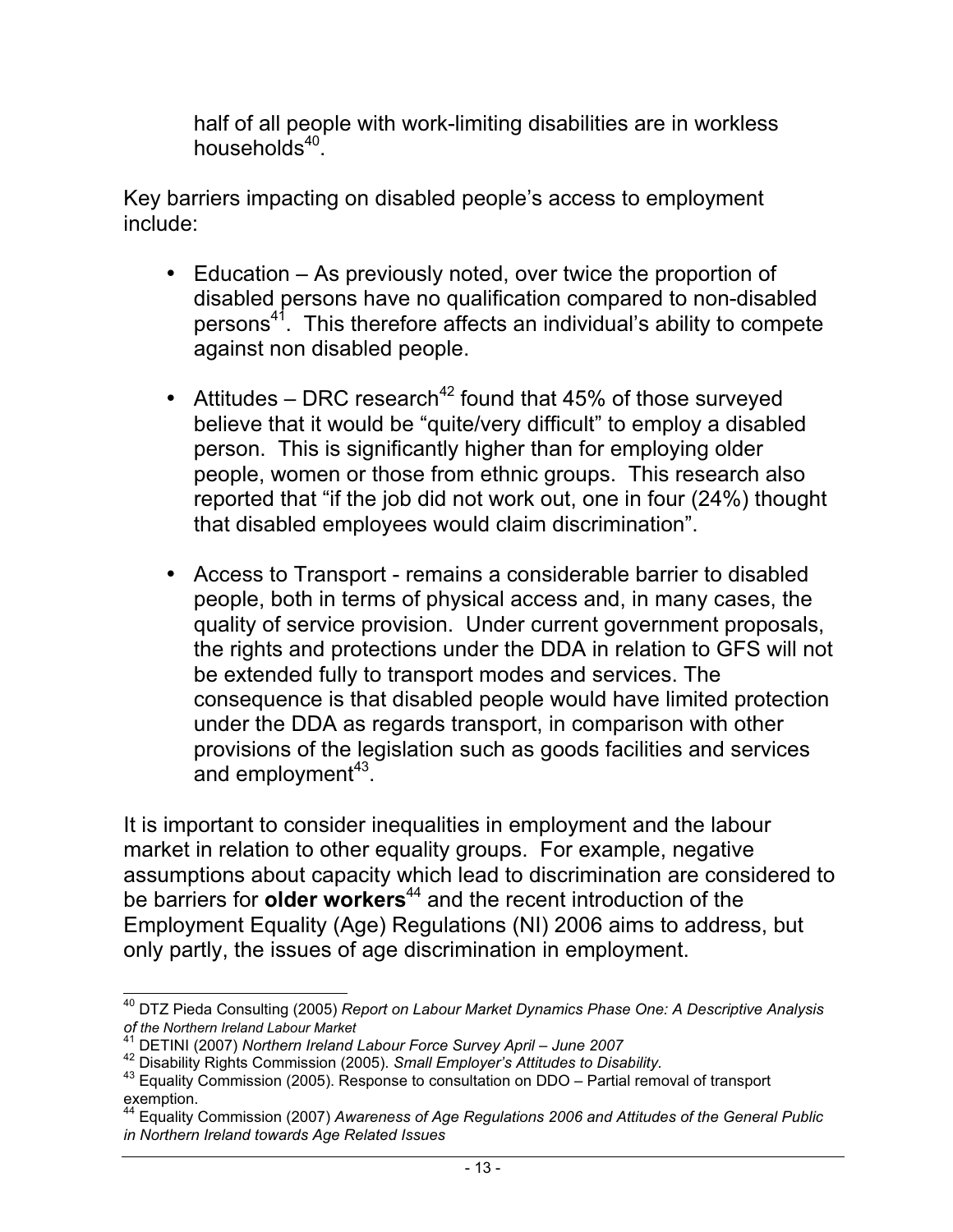Inequalities in respect of **young people** and employment are also important issues, whether they arise as a result of the minimum wage exemption and lower rate for 16 to 17 year olds and those in the development band (18 to 21 years), which impact directly and negatively on them, or as a result of stereotypical assumptions made in relation to the level of experience deemed necessary to do certain jobs.

Specific issues exist for **Carers<sup>45</sup> <sup>46</sup>** of people with a disability and people who care for young children or older relatives. These include, in particular, the complexity of the benefits system, the interaction of this with paid work, and the earnings and hours limits set to qualify for social security. The number of **'dependents'** is also important, those with more dependents being less likely to be employed and when in employment being more likely to work part-time<sup>47</sup>. Further, only 35% of Travellers aged 16-74 are economically active (compared with 62% of all economically active people in that age group)<sup>48</sup>. For all groups, issues of **ill health** leading to economic inactivity are also problematic.

Other barriers to employment also exist for a range of groups. With regard to **sexual orientation**, research conducted by Jarman and Tennant<sup>49</sup>, together with evidence from recent cases supported by the Commission $5\overline{0}$ , indicates that homophobic harassment in work is a major concern for the LGB community. For members of the **BME and migrant worker communities**, high levels of racial harassment and intimidation in the community may also permeate into the workplace resulting in workplace based harassment and discrimination. A report published in 2006 by the Northern Ireland Committee of the Irish Congress of Trade Unions<sup>51</sup> reported that its research confirmed 'widespread exploitation and abuse of migrant workers across Northern Ireland, with the distinct possibility that the situation may get even worse'. It also argued that 'there was ample evidence of unlawful discriminatory practice by some companies in the recruitment agency sector.'

<sup>&</sup>lt;sup>45</sup> Carers UK (2004) *In Poor Health: The Impact of Caring on Health.*<br><sup>46</sup> Evason, E. (2007) *Who Cares Now? Changes in Informal Caring 1994 to 2006.*<br><sup>47</sup> DTZ Pieda Consulting (2005) *Report on Labour Market Dynamics Ph of the Northern Ireland Labour Market.*

<sup>&</sup>lt;sup>49</sup> Jarman, N.; Tennant, A.; (2003) An Unacceptable Prejudice: Homophobic Violence and Harassment *in Northern Ireland*. Belfast.

<sup>&</sup>lt;sup>51</sup> McVeigh, R.; (2006), *Migrant Workers and their Families in Northern Ireland- A Trade Union Response'.*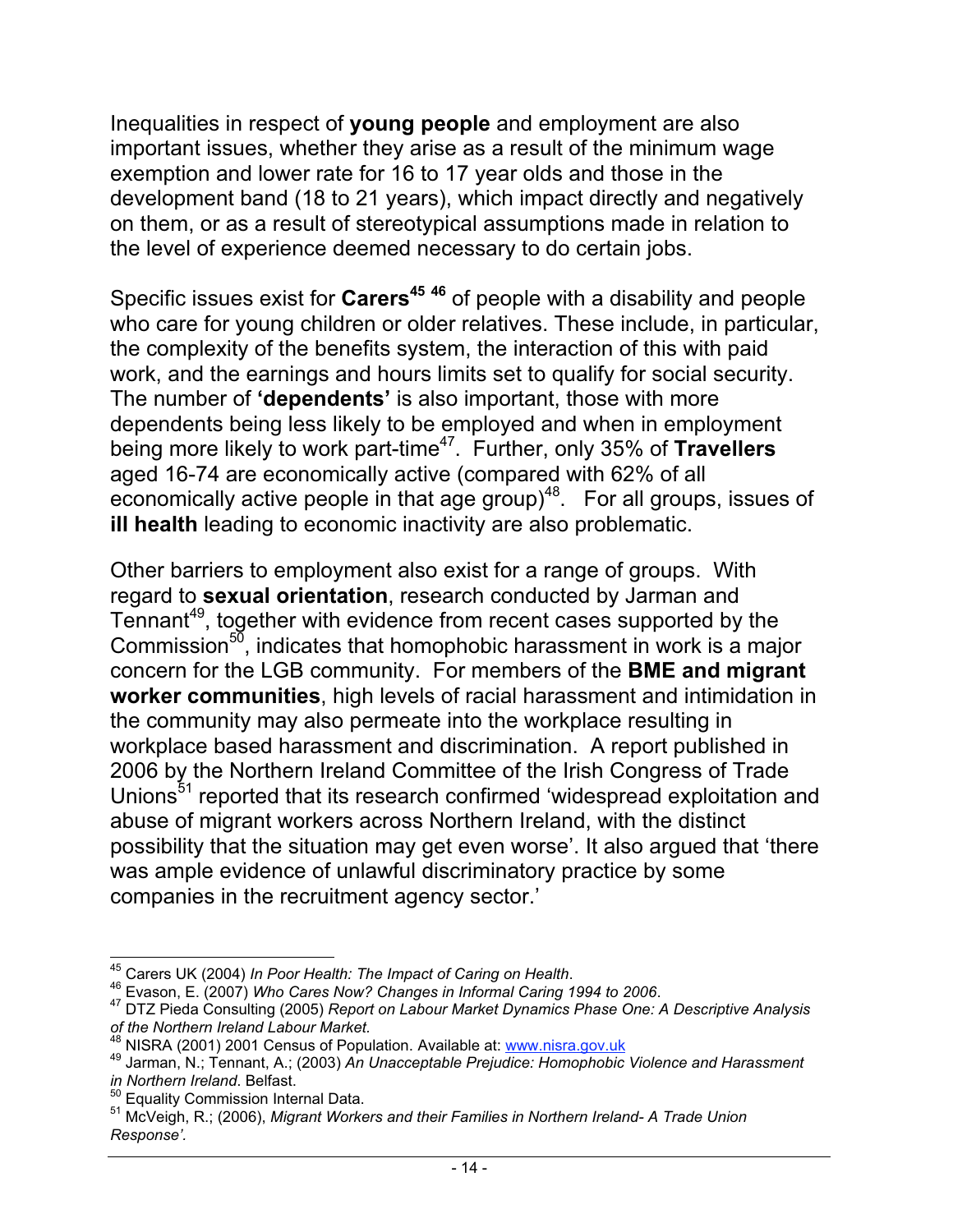Recent **inward migration** to Northern Ireland has arguably resulted in the single most significant structural change to the Northern Ireland workforce since industrialisation. A workforce that until recently was predominantly white and indigenous has developed and continues to develop into one which consists of many different nationalities and ethnic groups, speaking a range of different languages and bringing with them many diverse cultures.

The speed of change involved in this development is in large part responsible for a lack of reliable statistical data on the numbers of migrant workers coming into Northern Ireland, their average period of residency and the numbers of migrant workers leaving. In addition, for similar reasons, there is little statistical data on the experiences of migrant workers living and working in Northern Ireland. Consequently, much of the employment-related data is either qualitative or anecdotal and this is likely to remain the case in the short to medium term. We are aware that efforts are being made to examine a number of ways of trying to capture statistical data relating to migrant workers and to other new residents, through, for example, amendments to the Continuous Household Survey, Labour Force Survey, Life and Times Survey or Census.

What we do appear to be able to say with some authority is that an initial pattern of inward migration that involved young single men, coming to work in Northern Ireland for limited periods, is being replaced by a new pattern. Families are now coming to live and work in Northern Ireland. This means that the issues involved are now expanding beyond issues of employment and housing to include health care, education and wider community engagement.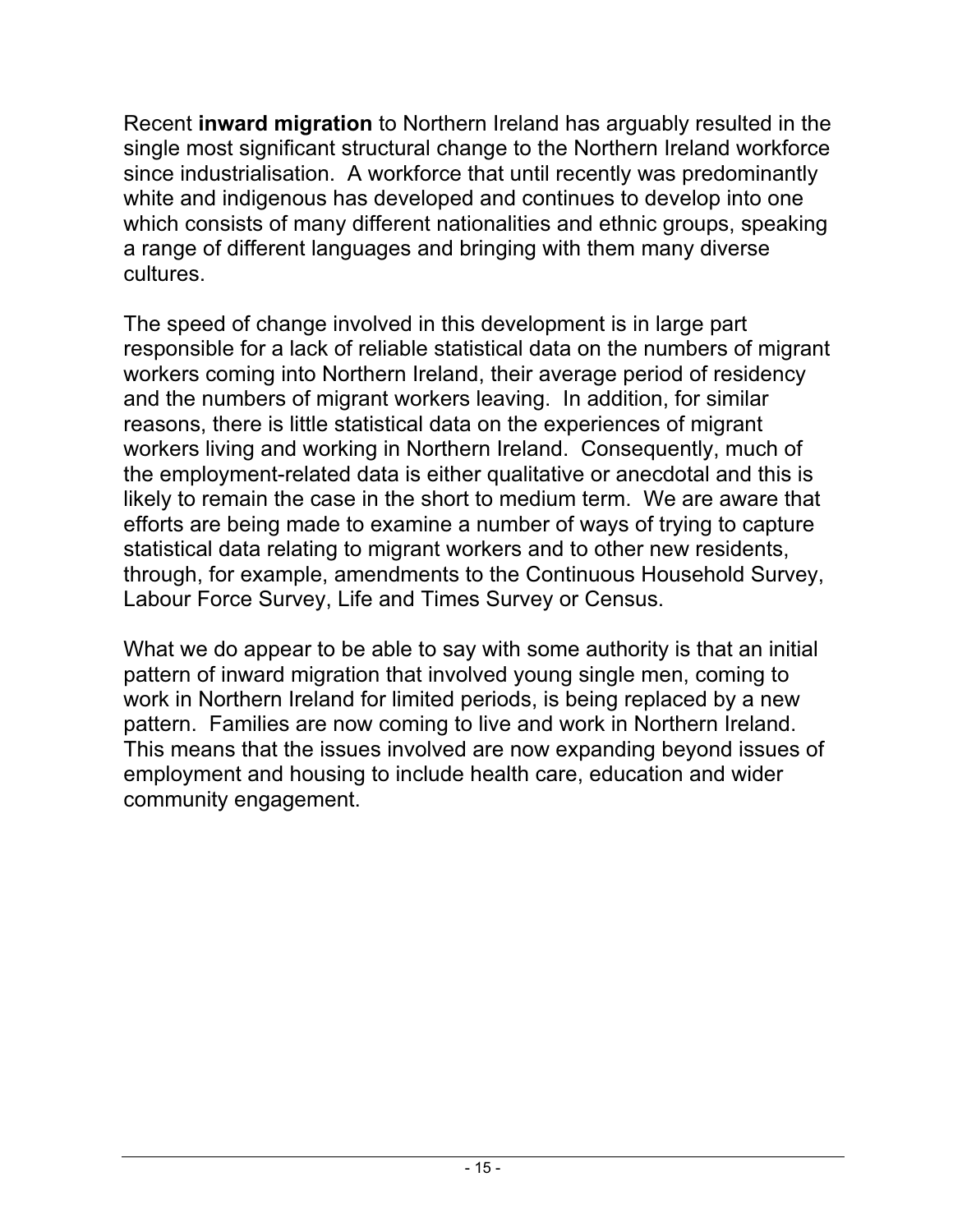#### **5 Inequalities in Health and Social Care**

The World Health Organisation has defined health as a "state of complete physical, mental and social well being and not merely the absence of disease or infirmity". Poor health limits people's ability both to develop their skills through education and to contribute to society by means of employment and involvement in public life. A study by the Institute for Public Health<sup>52</sup> found that health was strongly linked with education, employment, income and housing. Improving equality in health services and outcomes is therefore essential to creating a better Northern Ireland in terms of addressing past legacies and future needs.

**Migrant workers and new residents** experience difficulties in accessing health and social care services. As our economy grows, reflecting a new era for Northern Ireland's prosperity, it is critical that old inequalities are not replaced by new ones. There is an emerging pattern of inequalities experienced by migrant workers and new residents here, in particular unequal access to basic health care. For example, projects such as STEP and Animate have reported difficulties for those from minority ethnic communities trying to avail of public health provision. The importance of service delivery and of removal of barriers for migrant workers and their families is supported in recent research $53$ .

Approximately one in five (18%) individuals living in private households in Northern Ireland has some form of **disability** (21% for adults and 6% of children) $54$ .

Despite disabled people being major users of health care in Northern Ireland<sup>55</sup>, there are often many unmet needs. For example, research by the Equality Commission for Northern Ireland highlighted that many disabled women have particular difficulty in accessing key services such as reproductive health care and screening<sup>56</sup>.

 <sup>52</sup> Balanda, K.; Wilde, J.; (2003). *Inequalities in Perceived Health: A report on the All-Ireland Social*

*Capital and Health Survey*. 53 Centre for Cross Border Studies et al (2006) *Improving Government Service Delivery to Minority Ethnic Groups.*

<sup>54</sup> Northern Ireland Statistics and Research Agency (2007) *The Prevalence of Disability and Activity Limitations amon*g*st Adults and Children Living in Private Households in Northern Ireland.* – First Report from the Northern Ireland Survey of people with Activity Limitations and Disabilities, Bulletin No 1.

<sup>55</sup> DHSSPS (2004) *Equalities and Inequalities in Health and Social Care in Northern Ireland: A statistical*

*overview*. 56 Equality Commission (2003) *Disabled Women in Northern Ireland: Situation, Experience and Identity*.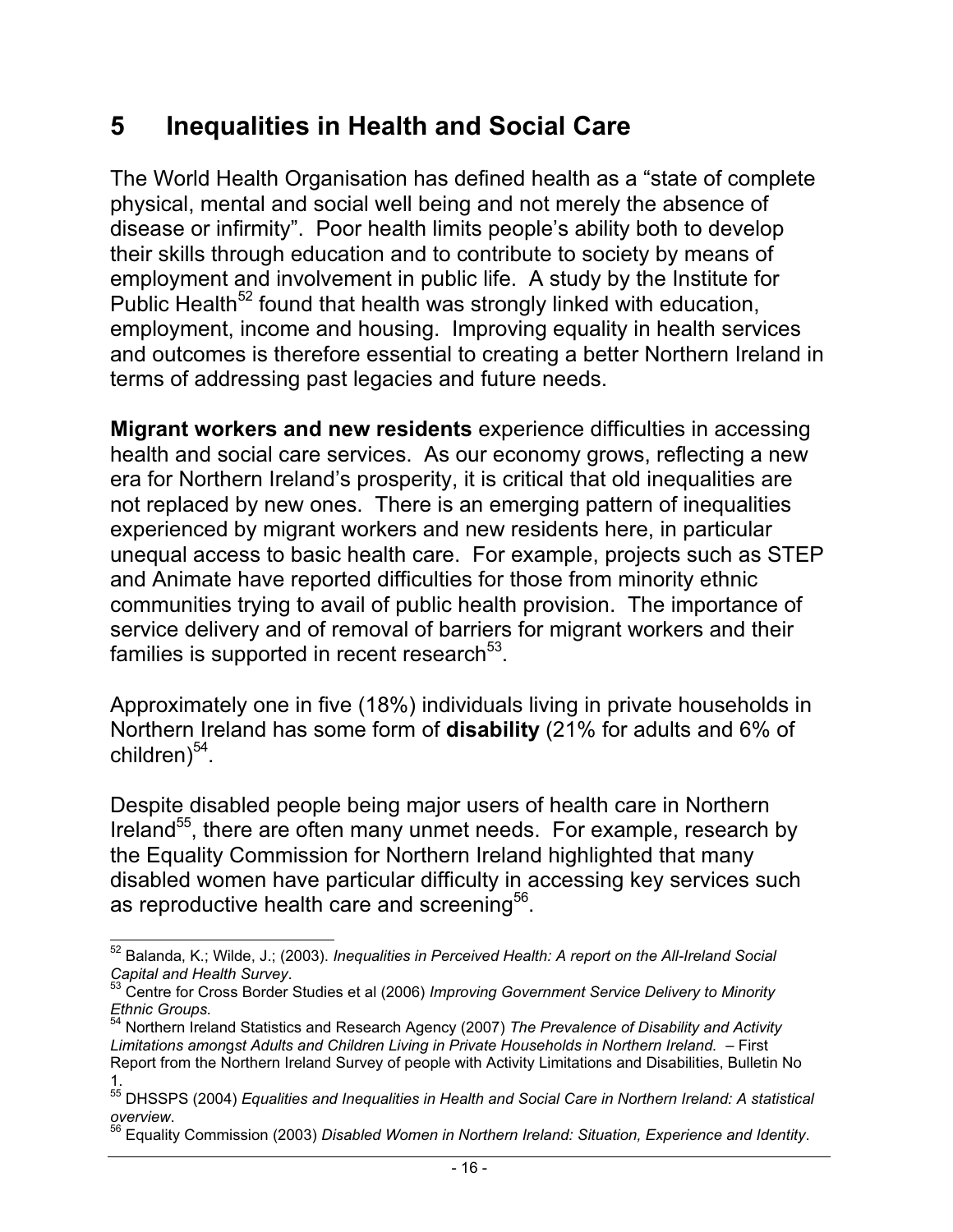While we await the detailed output of the Northern Ireland Survey of Activity Limitation and Disability to update knowledge across a range of relevant themes, previous research reported that almost half (48%) of disabled people, compared with under two fifths (39%) of non-disabled people identified transport, when asked unprompted about their concerns<sup>57</sup>. Public transport is highly relevant to health inequality among disabled people – "households which contain a person with a limiting longterm illness are less likely to have access to a car than other households"  $(68\% \text{ vs. } 82\%)$ <sup>58</sup>. A recent report<sup>59</sup> illustrated that, at the time of the report, 71% of Citybus vehicles were accessible and 18% of Ulsterbus vehicles were accessible. A recent DRC study<sup>60</sup> found that one third (35%) of disabled people found it difficult to go to their local hospital and one fifth (20%) found it difficult to get to their GP<sup>61</sup>. This accessibility differential may be producing a profound effect on those in rural areas, and on **older people** and **disabled people**.

In addition, initial output from the Northern Ireland Survey of Activity Limitation and Disability suggested that, while the majority reported satisfaction, of the approximately one in ten disabled people who noted they were dissatisfied with one or more primary or secondary health services, 40% were dissatisfied with the general attitude of professional medical staff.

The Bamford Review of **Mental Health and Learning Disability** found that mental ill-health affects one in every four citizens. The Review concluded that there was "clear evidence of inequalities in the investment associated with mental health and learning disability over many years compared with the other countries within the UK", despite higher levels of ill-health in Northern Ireland<sup>62</sup>. Describing the costs of failing to address these issues as far reaching, the Review drew attention to impacts on "the quality of life of individuals and their families, their physical health and capacity to make effective use of health services, their employment and

<sup>&</sup>lt;sup>57</sup> MORI (2002) Attitudes of Disabled People to Public Transport. Available at <u>http://www.dptac.gov.uk</u><br><sup>58</sup> NISRA. 2001 Census of Population. Available at www.nisra.gov.uk<br><sup>59</sup> DRDNI (2005) *Regional Transport Strategy* 

*Report 2004-2005*. 60 DRC (2006) *Secondary Analysis of Existing Data on Disabled People's Use and Experiences of*

*Public Transport in Great Britain.*

 $61$  The Equality Commission has published a series of case studies on a similar theme - Equality

Commission (2003). The Experience of Disabled People using Transport in Northern Ireland.<br><sup>62</sup> DHSSPS (2006) *The Bamford Review of Mental Health and Learning Disability (Northern Ireland).* Available at www.rmhldni.gov.uk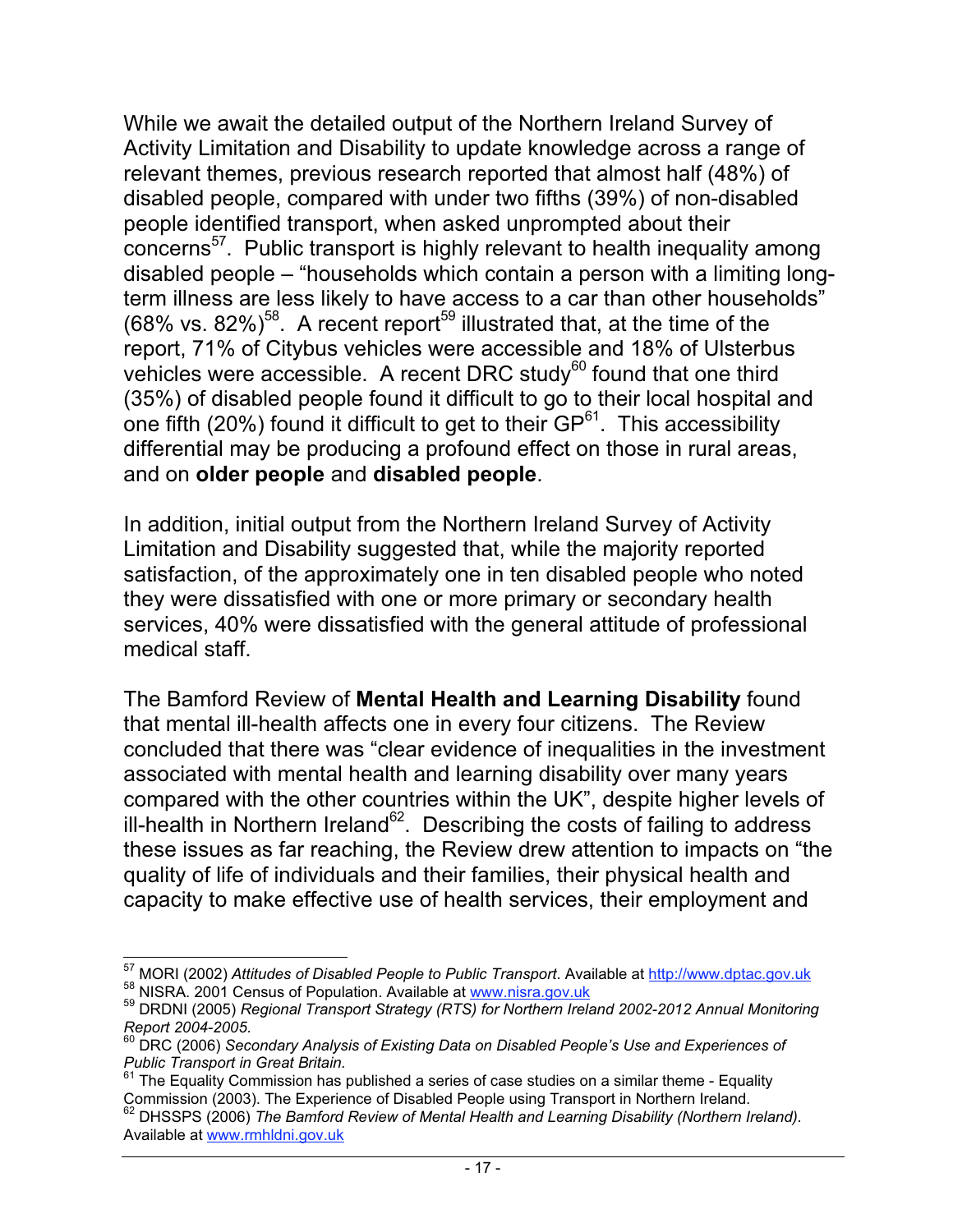productivity and the general economic capital of the entire community<sup>"63</sup>. People with mental health and learning disabilities face particular barriers in society which can impact on outcomes and life chances $64$ .

Recent research commissioned in Great Britain highlighted the failures of the NHS in addressing the mental health needs of **older people65** complementing the findings of the Bamford Review in Northern Ireland. Research carried out by the Northern Ireland Human Rights Commission in 2004 also indicated that there were serious concerns over breaches of older patients' human rights in the level and nature of care they were receiving in the NHS across palliative, acute and ongoing care programmes $^{66}$ .

In considering equality of health and social care for **women and men**, research commissioned by the Equality Commission $^{67}$  found that most health and social care strategy and policy is written in gender-neutral language with general targets set for the whole population. Women and men, however, differ in their specific health and social care needs throughout their lifetime. This research noted that there were particular groups who may be vulnerable when it came to health and well-being, eg, older women, women from minority ethnic communities, women living in rural areas, men who had experienced sexual abuse, men who had experienced domestic violence and men in their role as fathers.

**Access to social care** presents an obstacle to both **women and men.** Women, for example, may be more likely than men to find their access to health care limited by caring responsibilities and by a lack of transport while, for men, obstacles are more likely to include reluctance to go to a doctor, combined with the limited access associated with the inconvenience of opening times of health care facilities.<sup>68</sup> It is also represented that women have a more restricted access to particular

<sup>&</sup>lt;sup>63</sup> Bamford Review of Mental Health and Learning Disability (Northern Ireland), Reform and Modernisation of Mental Health and Learning Disability Services – Strategic Priorities for the First Phase of Review Implementation, Briefing Paper (October 2006).

<sup>64</sup> Equality Commission (forthcoming) *A formal investigation under the Disability Discrimination Act to*

*evaluate the accessibility of health information in Northern Ireland for people with a learning disability.*<br><sup>65</sup> ACE (2007) *Improving Services and Support for Older People with Mental Health Problems.* (The UK<br>Enguiry i

<sup>&</sup>lt;sup>66</sup> NIHRC (2004) Older People's Experience of Health Services in Northern Ireland.<br><sup>67</sup> Equality Commission (2002) Gender and Health in Northern Ireland: Implications for Statutory Duty.<br><sup>68</sup> Equality Commission (2002) G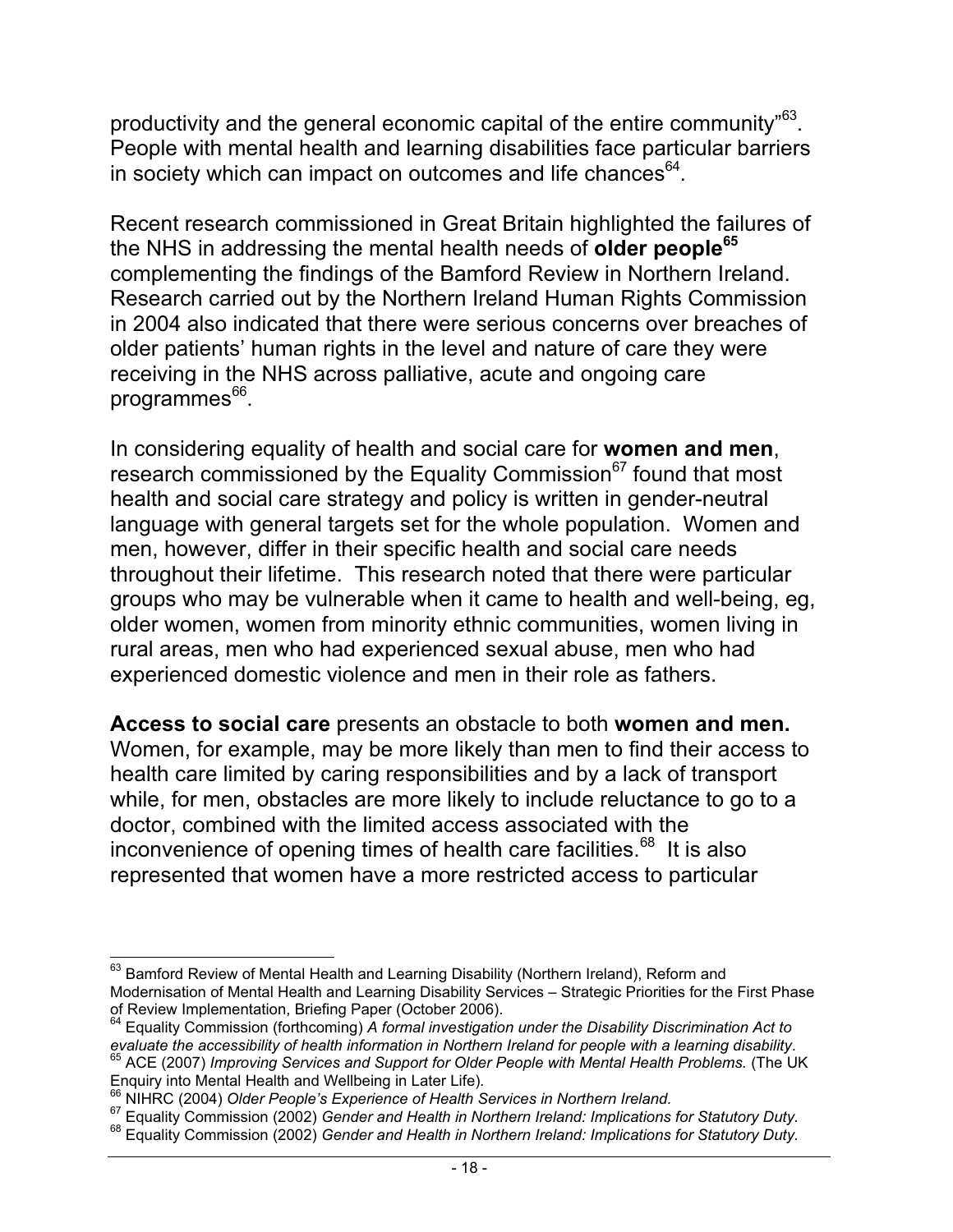services in Northern Ireland compared to elsewhere in the UK, specifically to reproductive health services<sup>69</sup>.

The experience of a person facing multiple inequalities is different from those facing inequality on a single ground. For example **women** are more likely to display signs of a possible mental health problem (21%) than men (16%)**<sup>70</sup>** and other research71 in Northern Ireland has shown that the experiences of disabled women differ from those of disabled men or of women who are not disabled.

The *Promoting Social Inclusion Working Group<sup>72</sup>* drew attention to significantly poorer levels of health amongst **Travellers** than amongst the majority population. Connolly and Keenan<sup>73</sup> have also highlighted the poor health status of the Traveller children, with mortality rates among Traveller children up to ten years of age having been found to be ten times that of children from the 'settled' population.

**Carers** are important in our society providing support, often on an unpaid basis, for thousands of older people and those with disabilities<sup>74</sup> and they suffer higher levels of ill health. Almost one in five (19%) of those providing substantial care (50+ hours per week) feel they are in poor health. This compares with 14% of the non-carer population<sup>75</sup>. One in five carers (21%) are aged 60 years or over. Women are more likely to be informal carers than men and over one third (34%) of female carers report that they spend at least 30 hours per week caring<sup>76</sup>. Providing such caring throughout life can result in multiple disadvantages in later life - it can impact on income, pension accumulation and the development of social networks<sup>77</sup>. These impacts of care giving on pensions, earnings, savings and career all multiply over time and impact substantially on middle aged

<sup>&</sup>lt;sup>69</sup> Women's National Commission of Great Britain and Northern Ireland (March 1999 and March 2005), Submission to the UNCEDAW Committee on the  $5<sup>th</sup>$  and  $6<sup>th</sup>$  Periodic Reports of the United Kingdom, Great Britain and Northern Ireland;

Northern Ireland Women's European Platform (2007) Submission to the UNCEDAW Committee on the  $5<sup>th</sup>$  and  $6<sup>th</sup>$  Periodic Reports of the United Kingdom, Great Britain and Northern Ireland;

DHSSPS (2007) Draft Guidelines on the Termination of Pregnancy in Northern Ireland.<br><sup>70</sup> NISRA (2005) Health and Well-Being Survey.

<sup>&</sup>lt;sup>71</sup> Zappone, K.; (ed.) (2003) Re-Thinking Diversity, Dublin: Joint Equality and Human Rights Forum.<br><sup>72</sup> OFMDFM (2000) *The Final Report of the Promoting Social Inclusion Working Group*<br><sup>73</sup> Connolly, P.; Keenan, M.; (20

*Report of the Promoting Social Inclusion Working Group on Travellers*. Belfast: OFMDFM.<br><sup>74</sup> Evason, E.; (2004) Who Cares? Changes in Informal Caring 1994 to 2006.

<sup>&</sup>lt;sup>75</sup> Carers UK (2004) In Poor Health: The Impact of Caring on Health.<br><sup>76</sup> Evason, E.; (2007) Who Cares Now? Changes in Informal Caring 1994 to 2006.<br><sup>77</sup> DHSSPS (2006) Caring for Carers.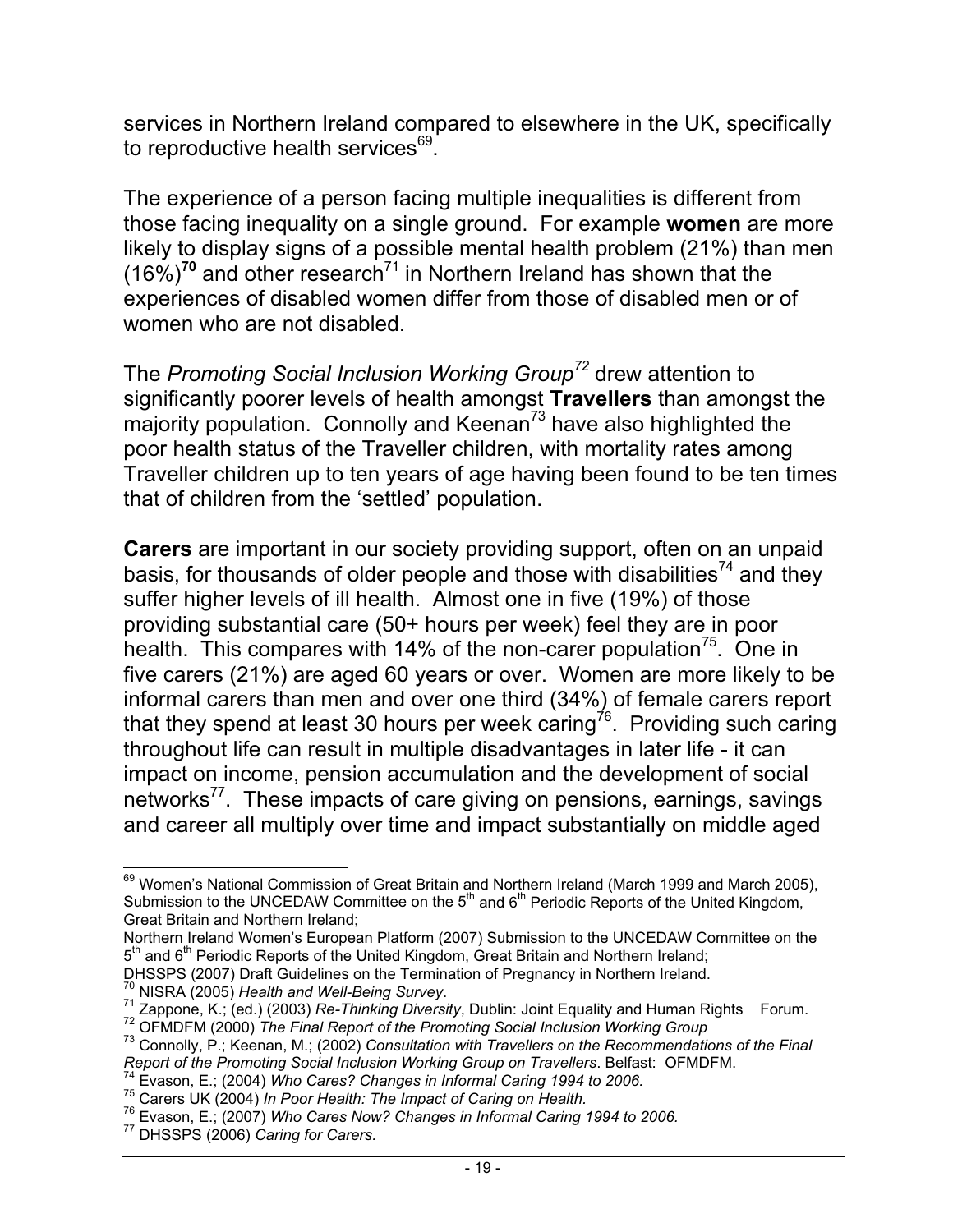women. 17% of women aged 60 to 74 provide care in their own household and 1 in 4 (25%) children provide informal care for a person not living with them<sup>78</sup>.

The social inclusion of **older people** is inextricably linked to their well being and access to services. Over 80,000 older people live alone in Northern Ireland and recent work by Help the Aged indicates that 53% of older people feel that loneliness is the major issue facing older people today<sup>79</sup>. Social isolation is caused by a number of factors, including differential access to and availability of health and social care alongside lack of affordable public transport, and differential access to financial services. Inclusion, however, must go beyond the provision of health and social care services. For **older women**, participation is also constrained by pensioner poverty. Most of the existing pension schemes are based on the traditional model of work, that is, continuous contribution whilst in fulltime work in a lifetime job. This model fails to take account of the fact that women are more likely to take career breaks for child or family related reasons, to be economically inactive outside the household, or to be in part-time employment for periods<sup>80</sup>. Gender differences in the labour market have a particular impact on women's situation in later life and their access to pensions, savings and benefits is thereby restricted.

 <sup>78</sup> ARK (2006) *Northern Ireland Life and Times Survey.* The definition of 'informal care' as used in the NILT survey included tasks such as going to the shop, giving medicine, etc.  $^{79}$  NOP/GfK Spotlight survey for Help the Aged (Unpublished, January 2006)

<sup>&</sup>lt;sup>80</sup> Evason, E.; Spence, L.; (2002). *Women and Pensions in Northern Ireland.* Belfast. Equality Commission.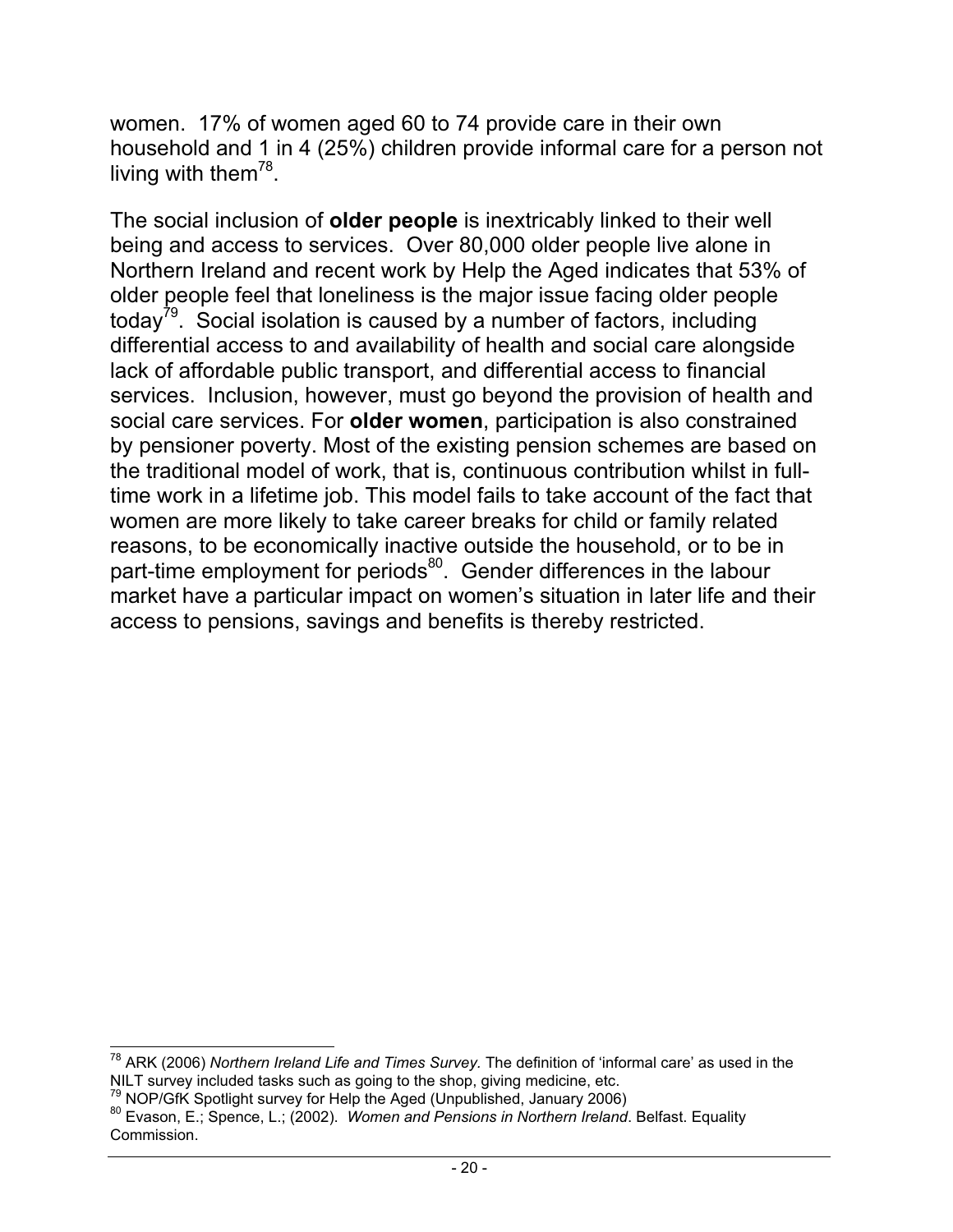#### **6 Inequalities in Housing and Communities**

Housing is a basic human need and provides a foundation for family and community life. Good quality, affordable housing in safe, sustainable communities is essential to ensuring health, wellbeing and a prosperous society.

At a time of increased economic prosperity and confidence in Northern Ireland's future, there exist pockets of deprivation in which households experience severe housing need, homelessness and poor housing. Action is required to reduce the inequalities caused as a result of a dramatic recent increase in homelessness $^{81}$ , a rising number of households on the waiting list and in housing stress $^{82}$ , and a lack of affordable housing<sup>83</sup>. The consequences are higher levels of social exclusion, fewer housing options and less choice. Public policymakers must recognise the impact of housing on equality, to identify where we must reduce exclusion, increase meaningful housing choice and focus our energies on achieving positive change.

The level of segregation in housing on grounds of community background in Northern Ireland is substantial, with less than 10% of social housing currently integrated. Some 70% of social housing tenants live in communities that are at least 90% Roman Catholic or Protestant. Overall, while Census evidence shows that in 2001 we were living in a more residentially-segregated society than in 1971, the dynamic is different from that of earlier decades with "a strong and growing evidence base that the 1990s did not see a widespread widening of the divide between Roman Catholics and Protestants<sup>84</sup>". Indeed, while acknowledging the specific issues that have faced those living in interface areas, the aspirations of the general population for a move back to less segregated living are

 <sup>81</sup> DSDNI (2007) Homelessness Strategy*.* This showed that between 1999 and 2003, the number of households who made homelessness applications to the Northern Ireland Housing Executive increased by 49% and the number accepted as homeless increased by 65%. During 2005 - 2006, a total of 20,121 households presented as homeless. This represents a 15.9% increase on the previous year.

<sup>&</sup>lt;sup>82</sup> DSDNI (2007) Northern Ireland Housing Statistics. In March 2002, 25,983 people were on the Common Waiting List for social housing; of these 12,286 were in Housing Stress. By March 2006, these numbers had risen to 32,215 and 17,433 respectively.

 $83$  The recent Semple Review of Affordable Housing recommended that a target for social housing completions should be set at 2,000 per annum (expressed as 10,000) over the next five years.

<sup>&</sup>lt;sup>84</sup> Shuttleworth, I.; Lloyd, C.; (2006) Are Northern Ireland's Two Communities Dividing?: Evidence from the Census of Population 1971-2001, Shared Space, Northern Ireland Community Relations Council.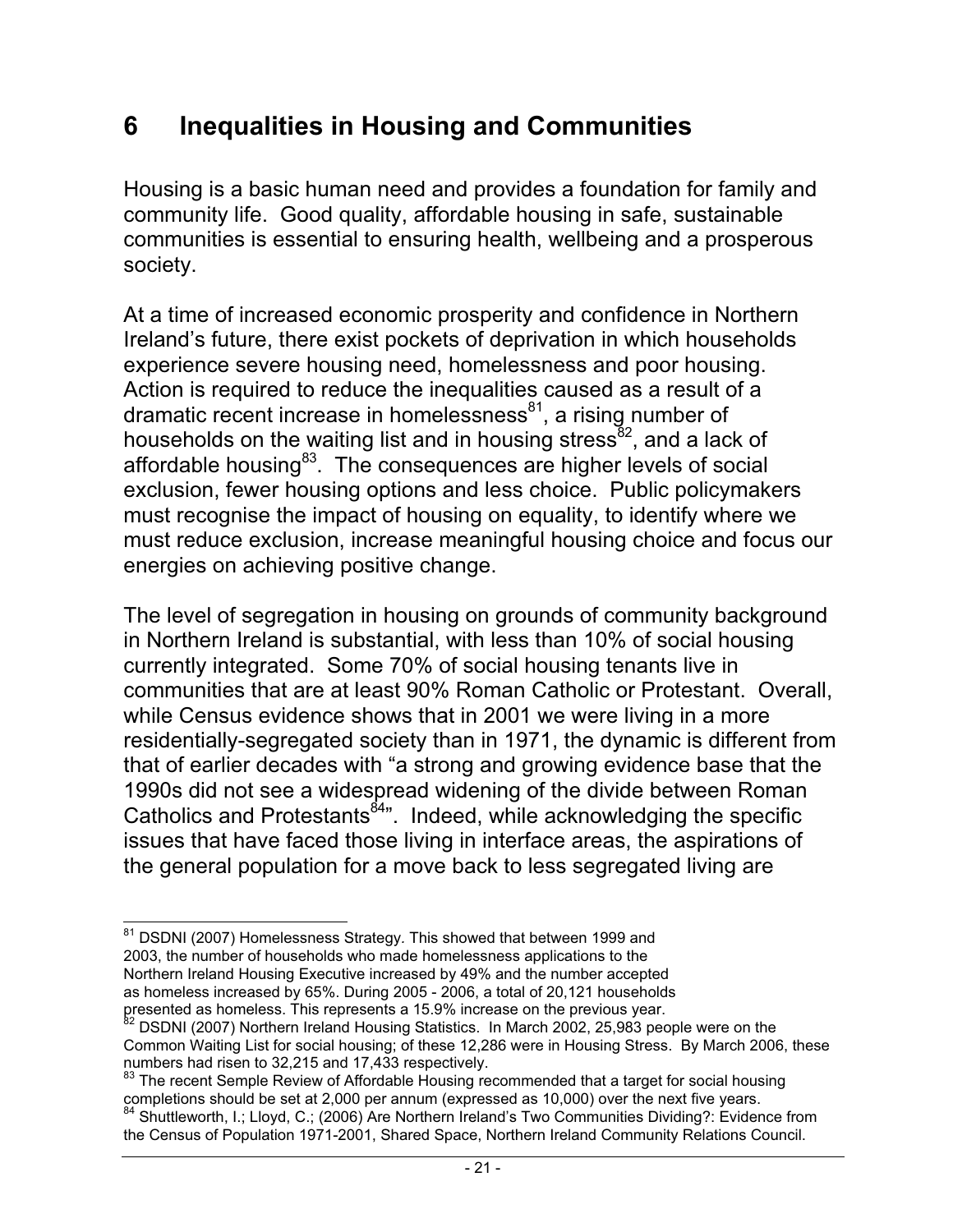revealed by the NILT survey which indicated that 79% of those surveyed "would prefer to live in a mixed-religion neighbourhood"<sup>85</sup>.

Segregation in housing and communities reduces choice, represents inefficient housing allocations and a waste of public resources as it reduces the resources available for affordable housing and, ultimately, it adds to polarisation between communities. The wider development of a society whereby people feel unable to access public services which are located in a neighbouring community creates either unmet need or duplication of services, neither of which are satisfactory. Recent research estimates an indicative financial cost of segregation to be of the order of £1.5 billion per year (Deloitte $86$ ).

The lack of suitable housing for **disabled people** continues to create considerable hardship. In recent years new build in the social sector has adopted the 'Lifetime Home<sup>87</sup>' standard. However, progress has not been made in ensuring that homes in the private sector are accessible to all and, even where grants are available, adaptations can be expensive.

In 2002 a study<sup>88</sup> on Lifetime Homes in Northern Ireland outlined the health and social benefits of a lifetime home for all users (people with dependents, disabled people, older people and children) and examined the economic benefits of amending Part R of the current building regulations for privately owned housing to lifetime homes standards, which have applied in social housing in Northern Ireland since 1998. Benefits were found to include savings on aspects such as future adaptations, heating and costs associated with household accidents, while other benefits included delaying moves into residential care, reduced need for temporary residential care and associated savings in health care and rehousing costs. Further, new research<sup>89</sup> also supports investment in accessible housing as a means of reducing health and social care expenditure and removing barriers to social inclusion. Adopting the lifetime homes standard, alongside wheelchair standard housing, across

<sup>&</sup>lt;sup>85</sup> ARK (2006) *Northern Ireland Life and Times Survey 2006.*<br><sup>86</sup> OFMDFM (not published). *Research into the financial cost of the Northern Ireland divide. Released by* Community Relations Unit, OFMDFM under Freedom of Information Act to Alliance, August 2007<br><sup>87</sup> Lifetime homes are designed with accessibility and adaptability in mind

<sup>88</sup> by the Chartered Institute of Housing and the Joseph Rowntree Foundation<br>89 Office of Disability Issues (May 2007); Better outcomes lower costs: Implications for Health and Social *Care Budgets of Investment in Housing Adaptations, Improvements and Equipment: A Review of the Evidence*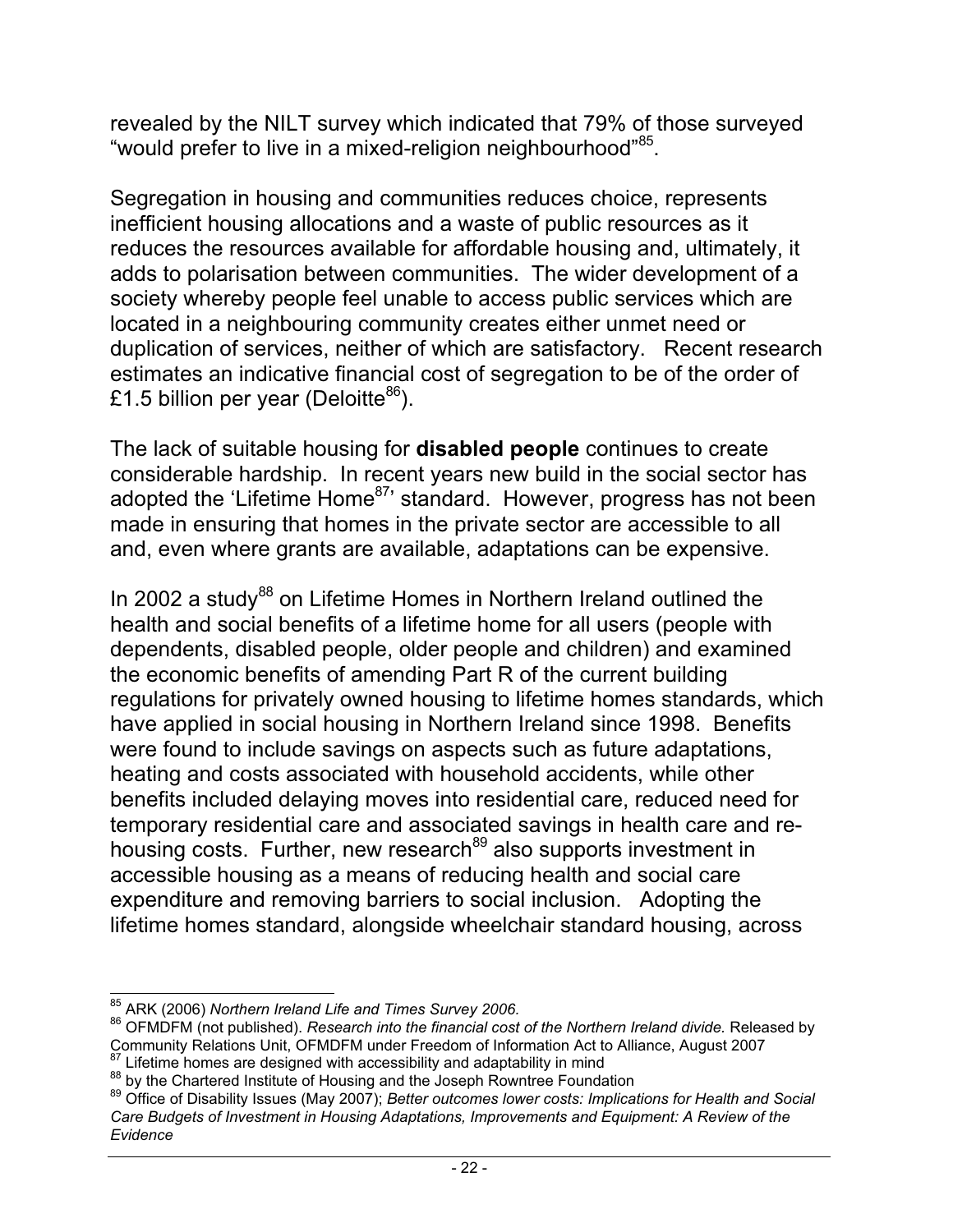the public and private housing sector would increase choice and provide access to improved quality of life.

The lack of adequate housing and accommodation for **Travellers** is central to the high level of social exclusion and poverty they experience. There has been a series of unrealised commitments to make adequate accommodation provision for the Traveller community over the last thirty  $years<sup>90</sup>$ , with the acquisition of suitable sites one of the key issues preventing the full implementation of the current Traveller accommodation plans, resulting in temporary provisions lasting for the medium to long term91. The *Promoting Social Inclusion Working Group<sup>92</sup>* pointed out that many Travellers still had extremely limited access to basic amenities such as running water, electricity and sanitation, including some of those living on serviced sites.

Many members of the wider **Black and Minority Ethnic community**, in particular **migrant workers**, are extremely vulnerable to exploitation and discrimination in housing. Accommodation is often tied to employment, meaning that if they lose their job, they also lose their home. This also creates the conditions in which exploitation is probable. The lack of a family network means that migrants are highly vulnerable to homelessness $93$ .

In addition, immigration legislation such as the Workers Registration Scheme denies many foreign nationals access to state housing support when they are not working, a policy decision based solely on their **nationality.**

 <sup>90</sup> For example, *The Report of the Northern Ireland Working Party on site provision for Travelling People* (Department of the Environment: 1984) recommended that there should be a Northern Ireland wide network of legal serviced sites completed by 31 March 1987. More recently, the *Final Report of the Promoting Social Inclusion Working Group on Travellers* (OFMDFM 2003) recommended that *'Funding should be made available to take forward, within a defined timescale, a comprehensive programme to meet all the accommodation needs of Travellers and that responsibility for co-ordinating the funding arrangements for this should lie with the Department for Social Development'.* In its response the Department for Social Development accepted, in principle, the recommendation that such funding should be made available for a comprehensive programme to meet all accommodation needs but included the following caveat: *'As progress will depend on the availability of the necessary finances and given the protracted nature of that consultation and planning process, it would not be possible to set a*

*definitive timescale'.*<br><sup>91</sup> NIHE, Traveller Accommodation Plan 2003-8<br><sup>92</sup> OFMDFM (2000) *Final Report of the Promoting Social Inclusion Working Group.* 

<sup>&</sup>lt;sup>93</sup> See ICR (2004) *Migrant Workers in Northern Ireland.* Available at www.conflictresearch.org.uk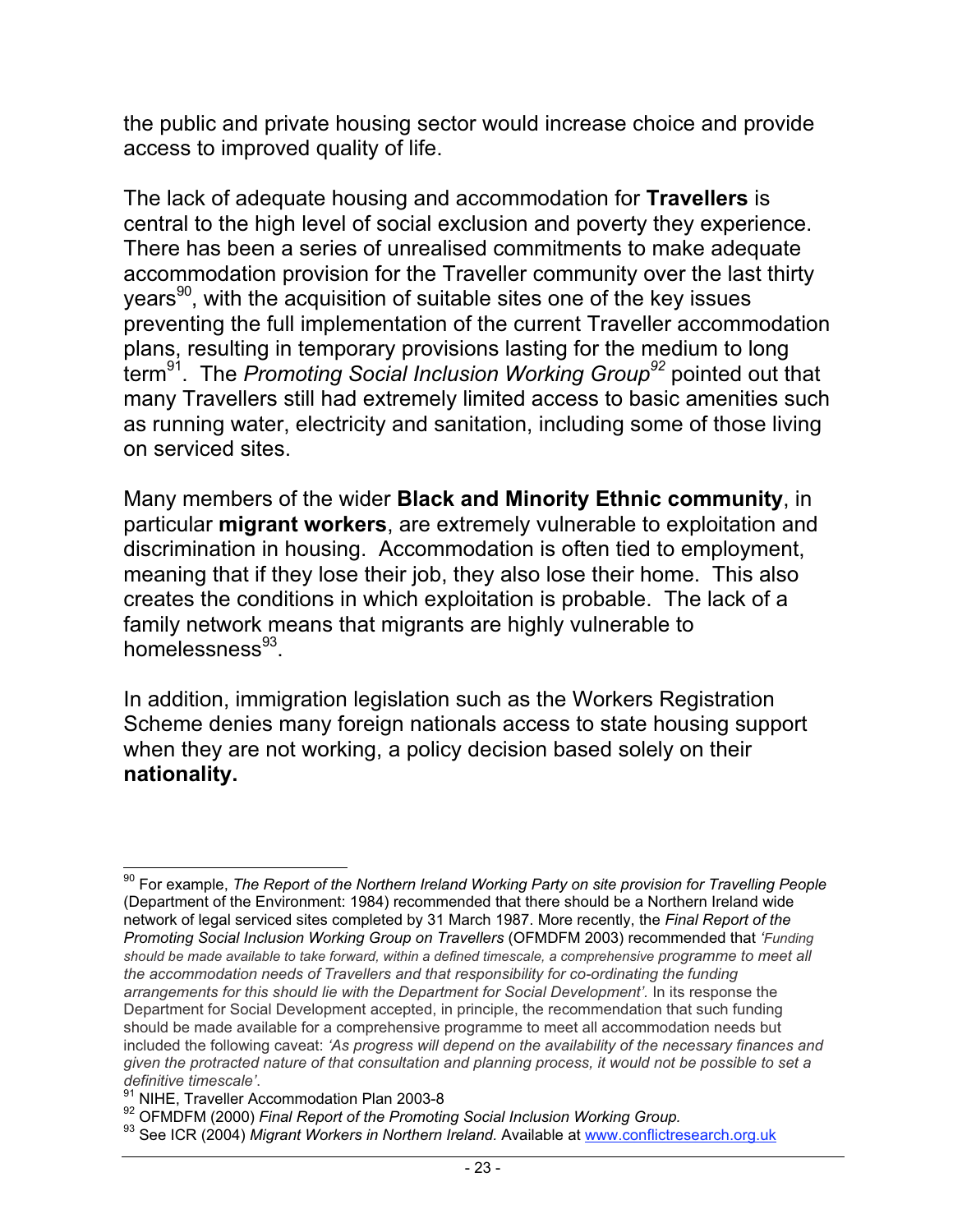In terms of **homelessness**, it is worrying that the number of people becoming homeless every year continues to increase; in 2005/06 it increased by 16% on the previous year and amounted to 20,121 households<sup>94</sup>. There has also been an upward trend in the number of older people presenting as homeless - in 2001 6% of older person households presented as homeless to NIHE, compared to 4% in 1991<sup>95</sup>.

Last year, just under half of those presenting as homeless were deemed to be priority need, and therefore entitled to accommodation. That leaves more than ten thousand households without accommodation<sup>96</sup>. This group is disproportionately made up of single households, usually **men,** who are at risk of entering a cycle of homelessness and deprivation in the long term, with all the social consequences this brings.

<sup>&</sup>lt;sup>94</sup> DSDNI (2007) *Northern Ireland Housing Statistics.*<br><sup>95</sup> The Simon Community (2002) *The Face of Older Homelessness.* 

<sup>96</sup> DSDNI (2007) *Northern Ireland Housing Statistics*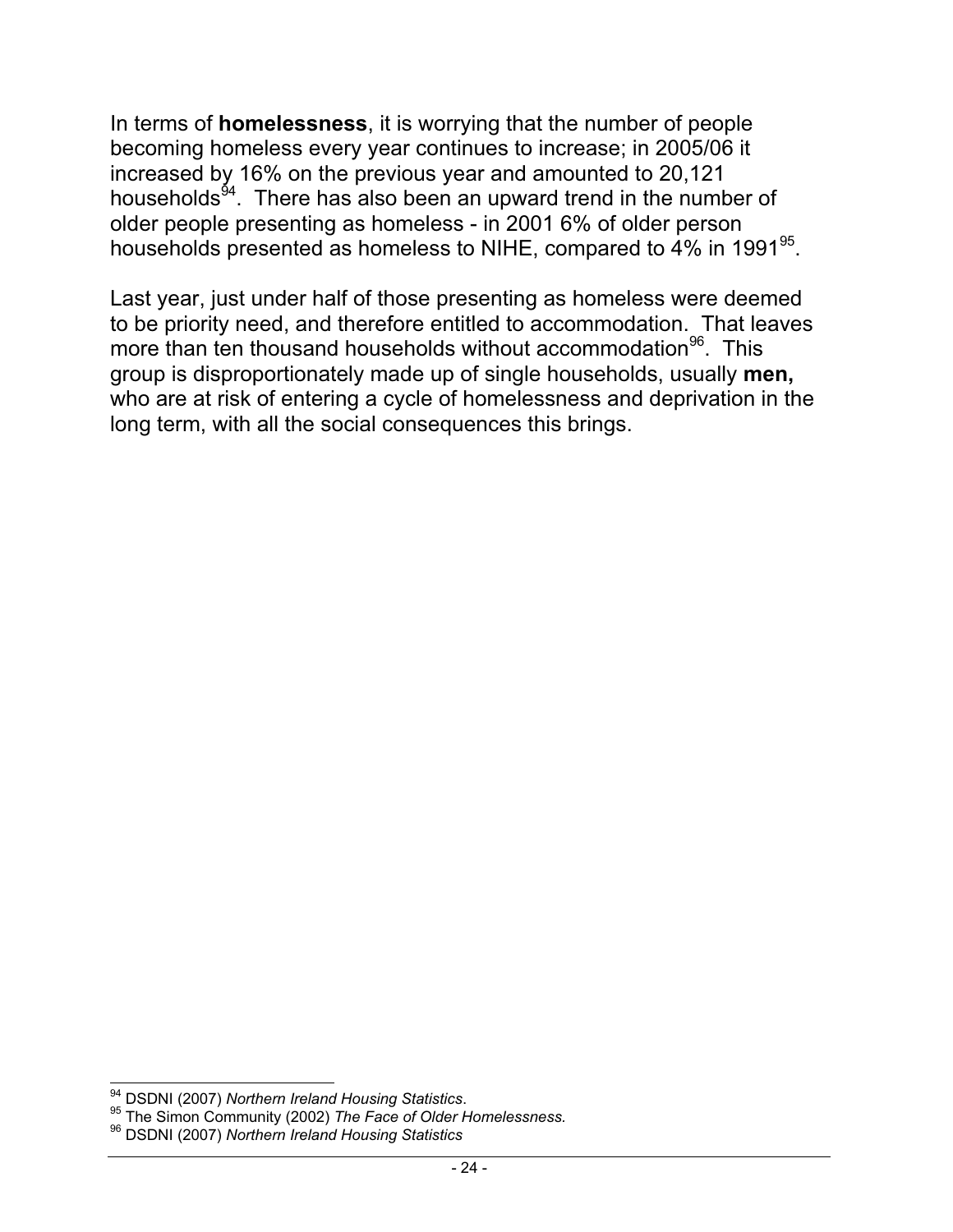#### **7 Inequalities in Participation in Public Life**

Diversity in public life with participation of people from all types of background and with a broad range of characteristics should ensure a more informed policy decision-making process. Diversity is important, too, in increasing the voice and influence of under-represented groups, such as women, disabled people and ethnic minorities, and in shaping the community in which they live. It provides opportunities for individuals to make a valuable and recognised contribution, ensuring that public policy and services reflect the needs of all citizens and residents. It creates the opportunity for people from under- represented groups to act as positive role models, which in turn can encourage the participation in political, public and civic life of others from those groups. Diversity can also help transform attitudes and behaviour and create an environment for equal respect. Participation in public life is vital to people's sense of status and belonging.

Participation can be at all levels, including community, regional and national. For example, it can include participation as elected representatives (such as Assembly Members or local councillors), or members of political fora. It can also include participation as board members of public bodies, or at a community level (such as members of community associations, voluntary organisations, sporting or social bodies, school Boards of Governors, school councils, or citizens' panels).

Despite recognition of the benefits of diversity in this area, there remains persistent and considerable under-representation of many groups in public, political and civic life, resulting in further marginalisation of such groups and a range of services that do not give expression to the experiences of people in those groups.

The persistent under-representation of **women** in public and political life, including political representation at both national and local level, government public appointments and judicial appointments, is significant. The equal participation of women and men in decision making processes is a key element in achieving equality in a democratic society. And yet:

• Women only make up 32% of government public appointments in  $NI<sup>97</sup>$ 

 <sup>97</sup> OFMDFM (2007) *Public Appointments Annual Report 2005/06.* Available at: www.ofmdfmni.gov.uk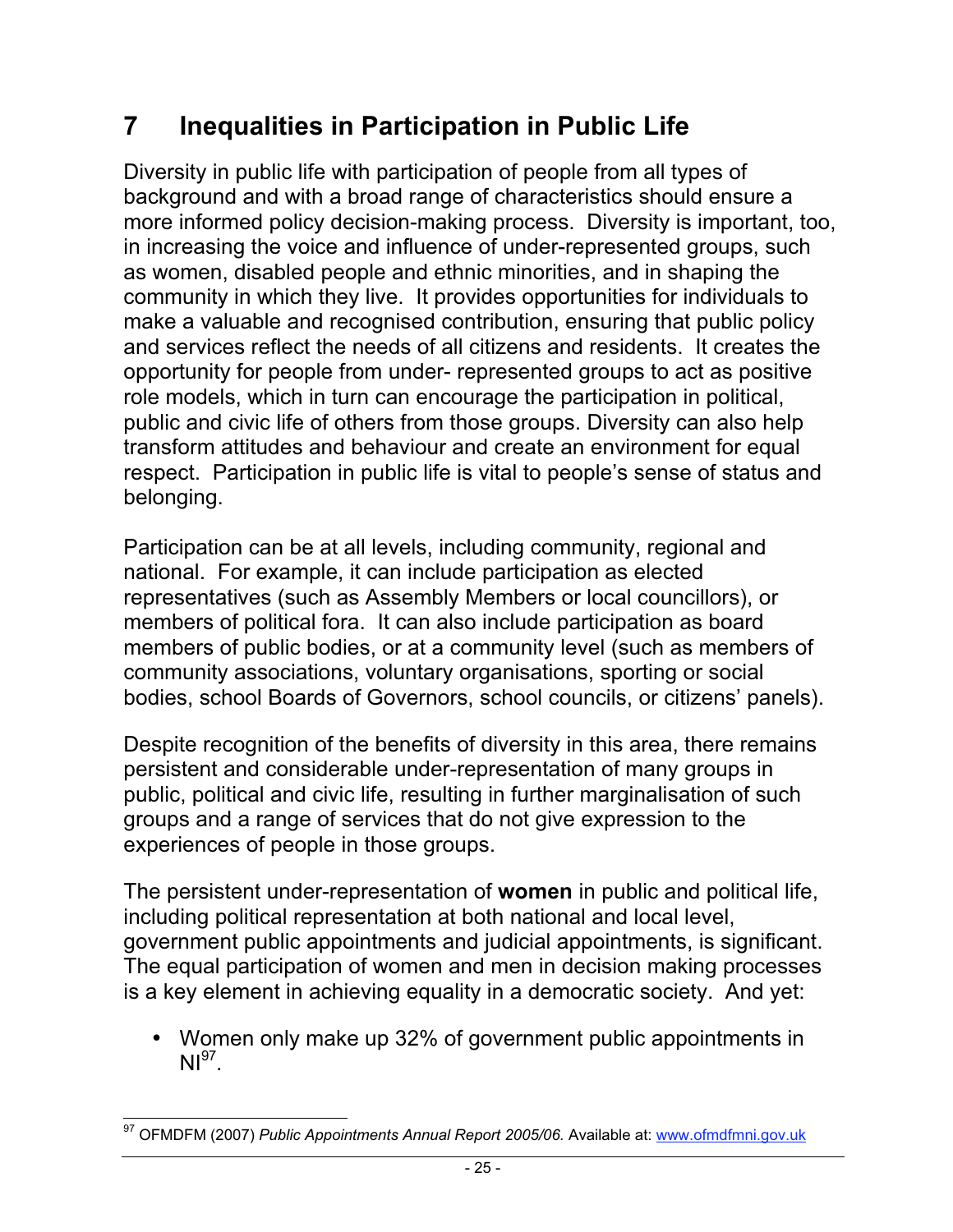- Only 17% of Northern Ireland's MLAs (18 out of 108) are women<sup>98</sup>. This compares with the comparatively high levels of representation achieved in the Scottish Parliament (33%) and the Welsh Assembly  $(47\%)$ .  $^{99}$
- Only 21% of local councillors in Northern Ireland are women $100$
- 47% of the complement of the Northern Ireland judiciary (High Court, County Court, District Court, Resident Magistrates, Coroners and Lay Magistrates) are women. However, when lay magistrates are excluded, only 23% of the judiciary are women<sup>101</sup>.

As regards women's participation in national parliaments, research in GB<sup>102</sup> has highlighted a range of factors that can impact on their participation. They include the type of electoral system used; party organisation (including party structure, ideological values and the degree to which parties have taken lawful positive action measures to ensure women's selection as candidates); the potential use of quotas; and the establishment of well resourced, effective and integrated Government support mechanisms (such as a Women's or Equality Unit).

Other factors that can impact on women's participation in public, political and civic life include established institutional and cultural behaviour that is difficult to change<sup>103</sup>. The lack of flexible working and affordable, high quality childcare provision can inhibit the participation of those with caring responsibilities. In addition, negative stereotypical attitudes and behaviour, as well as individual and systemic discrimination towards women, can also restrict their recruitment, nomination or selection and participation in public and political life positions.

 <sup>98</sup> Centre for the Advancement of Women in Politics (2007) *Women in Politics.* Available at: www.qub.ac.uk/cawp

www.qub.do.dnoctric<br><sup>99</sup> Women & Equality Unit (2007), Women's Representation in Politics. Available at www.womenandequalityunit.gov.uk

<sup>100</sup> DETINI (2007) *Women in Northern Ireland: Labour Market Statistics Bulletin*., Belfast.

<sup>&</sup>lt;sup>101</sup> NICtS Complement of NI Judiciary – September 2007 (response to enquiry).<br><sup>102</sup> Squires, J. ;Wickham-Jones, M.; (2001) *Women in Parliament: A Comparative Analysis* –Available at<br>www.eoc.org.uk

 $\frac{103}{103}$  Highlighted in Hinds, B.; Gray, A-M.; (2005) 'Women and the Review of Public Administration. Available at womeninlocalcouncils.org.uk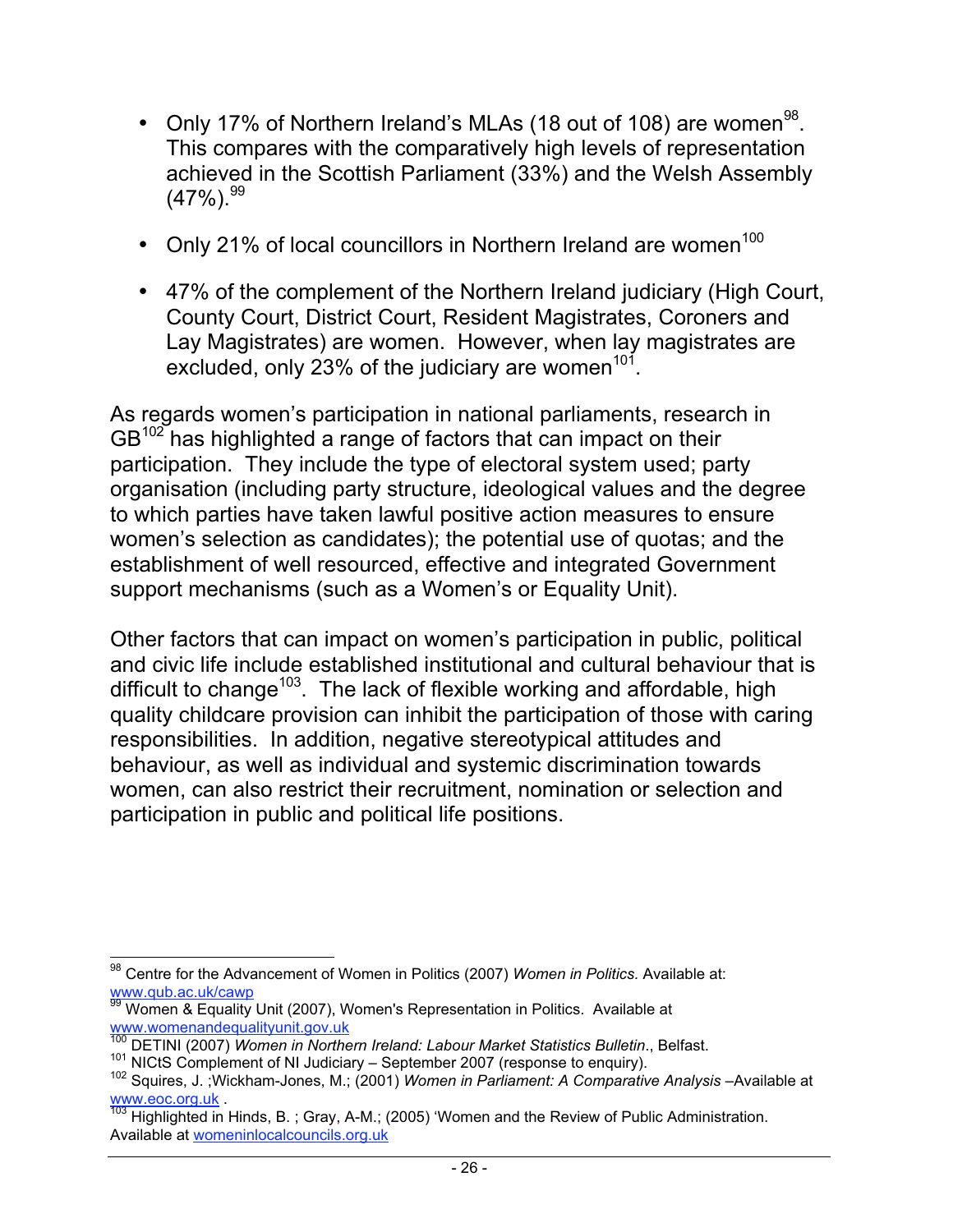Government commitments under the UN Convention on the Elimination of All Forms of Discrimination Against Women (CEDAW) provide opportunities to address these issues<sup>104</sup>, while the current Review of Public Administration provides a further opportunity to address the fair participation of women and other under represented groups, in political and policy decision-making.

In terms of the participation and profile of **disabled people**; although almost one in five persons (18%) of working-age are disabled in NI $,^{105}$  in many areas of public, political and civic life, disabled people are underrepresented. For example, in 2006 only 3% of appointees to government public appointments were disabled<sup>106</sup>. Ability to participate could be influenced by negative attitudes resulting in discriminatory behaviour, as well as by barriers in recruitment and selection practices and procedures. In particular, it is imperative that selection practices for public bodies reflect current and future needs and are open to encouraging participation from people with a diverse range of skills, knowledge and experience.

Participation in decision making and power structures is a critical means by which people experiencing inequalities can effect change. For many, however, participation at community and civic level is hampered due to isolation, lack of appropriate public services and inequalities linked to poverty.

<sup>&</sup>lt;sup>104</sup> Equality Commission (2003) Submission by the Equality Commission for NI to the United Nations Committee on the Convention on the Elimination of All Forms of Discrimination against Women<br>(CEDAW). Available at www.equalityni.org<br><sup>105</sup> DETINI (2007).

<sup>&</sup>lt;sup>105</sup> DETINI (2007) Labour Force Survey (April-June 2007)<br><sup>106</sup> OFMDFM (2006) *Public Appointments Annual Report 2005/06.* Available at: www.ofmdfmni.gov.uk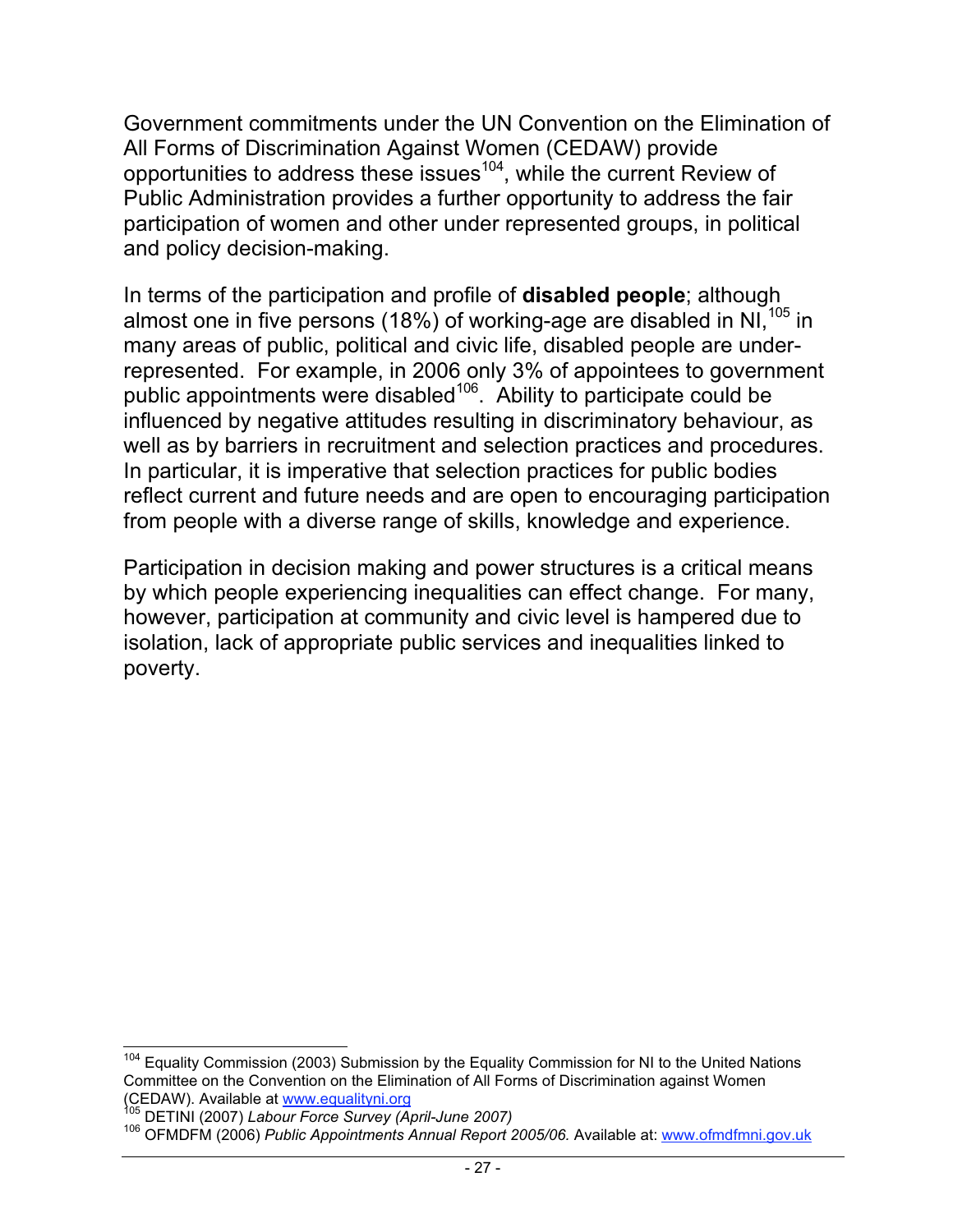#### **8 Prejudice**

Working to counter and reduce prejudice and to promote good relations between people and groups is intrinsic to reducing inequality. The Commission has a statutory remit to promote good race relations (Article 41 of Race Relations Order 1997) and has a statutory remit to provide advice to public authorities and others in relation to effective implementation of the good relations duty under Section 75.

Prejudice leads to behaviour which sustains inequality and exclusion from employment and services. It also restricts choices. Negative attitudes and stereotypes, based on facile assumptions that personal characteristics or perceived membership of a group determine capacity or belief, can lead to discrimination, exclusion and even to harassment, aggression and violence.

The Commission's 2006 Survey "**Attitudes and Awareness of Equality Issues amongst the General Public in Northern Ireland**" revealed that while the majority of survey respondents held positive attitudes, there was a significant minority of respondents who expressed negative attitudes towards Travellers and Gay, Lesbian and Bisexual people. In particular, a sizeable minority of respondents would mind having a Traveller as a work colleague (24%), neighbour (41%), or relative by marriage (38%). 29% of respondents would mind if a relative was in a relationship with a lesbian, gay or bisexual person.

Moving beyond personally held attitudes, those perceived by respondents to be treated most unfairly in Northern Ireland were older people (56%); people of different racial and ethnic groups (53%); Gay, Lesbian and Bisexual people (53%); disabled people (52%); and Travellers (46%).

17% of respondents felt that they had experienced discrimination or harassment in the last 3 years, but only a minority of these (31%) had brought a complaint. Those indicating they were Gay, Lesbian or Bisexual people were the group most likely to report having experienced discrimination.

A survey<sup>107</sup> found that 88% would prefer to work in a mixed workplace and would accept a minority ethnic person as a work colleague. This survey

<sup>&</sup>lt;sup>107</sup> ARK (2005), Northern Ireland Life & Times Survey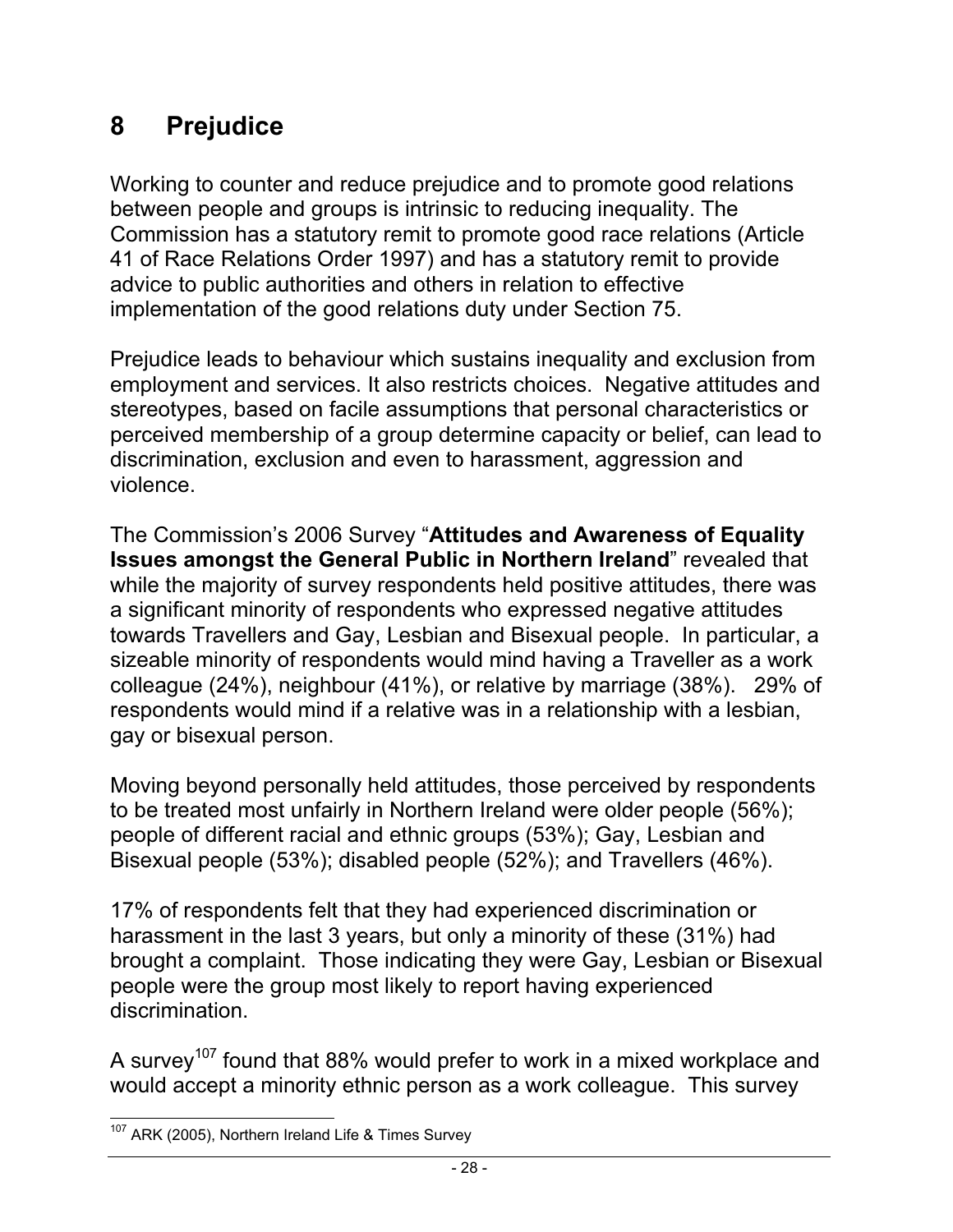also found that when asked if they considered their workplace to be a neutral space, 58% responded 'always or most of the time'. However, research conducted around the same time refers to 'the persistence of virulent sectarian bigotry and hostility in Northern Ireland<sup>'108</sup>.

With regard to race relations, the 2005 Northern Ireland Life and Times Survey (NILT)<sup>109</sup> found that most respondents (68%) thought there was more **racial prejudice** in Northern Ireland in 2005 compared to 5 years previous. In addition, 25% of respondents reported they were either very prejudiced (1%) or a little prejudiced (24%) compared to 11% when surveyed in 1994. In the 2006 NILT survey, only two out of five people said they would accept an Eastern European or other **minority ethnic** person as a resident in their local area, while fewer than one in three would accept either a member of the Irish Traveller or Muslim communities as a resident in their local area. Two-thirds of respondents would not accept either an Eastern European or a member of other minority ethnic groups as a close friend. More than four in five (82%) respondents were unwilling to accept a member of the Irish **Traveller community** as a close friend.

Statistics produced by the Police Service of Northern Ireland<sup>110</sup> show that in 2006/07, the number of reported racist incidents increased by 111 (+12%) to 1,047; there were 1,695 sectarian incidents, 155 homophobic incidents, 136 faith/religion incidents and 48 incidents with a disability motivation. Violent crime represented 77% of those crimes with a homophobic motivation<sup>111</sup>.

**Harassment in work** is central to many enquiries received by the Equality Commission. For example, the number of people contacting the Equality Commission about **racial** discrimination or harassment has increased by 46% from 220 in 2006 to 321 in 2007.112

 <sup>108</sup> OFMDFM (2005) *No longer a Problem? Sectarian Violence in Northern Ireland.* Available at: www.ofmdfmni.gov.uk

<sup>&</sup>lt;sup>109</sup> Gilligan, C.; Lloyd, K.; (2006), *Racial prejudice in Northern Ireland.* Available at. <u>www.ark.ac.uk</u>. The 2005 NILT included a module on attitudes to minority ethnic communities, part funded by the Equality Commission.

<sup>&</sup>lt;sup>110</sup> PSNI (2007) *Statistical Report No. 3, Hate Incidents and Crimes 1 April 2006 – 31 March 2007*<br><sup>111</sup> Violent crime comprises three main offence groupings: offences against the person, sexual offences and robbery – the common thread between these is that they involve

actual violence or the threat of violence. The large majority of incidents categorised as violent crime do not actually involve any significant injury to the victim, although some of the crimes not resulting in injury may still be traumatic for their victims, eg, threats to kill.

<sup>&</sup>lt;sup>112</sup> Equality Commission Internal Data.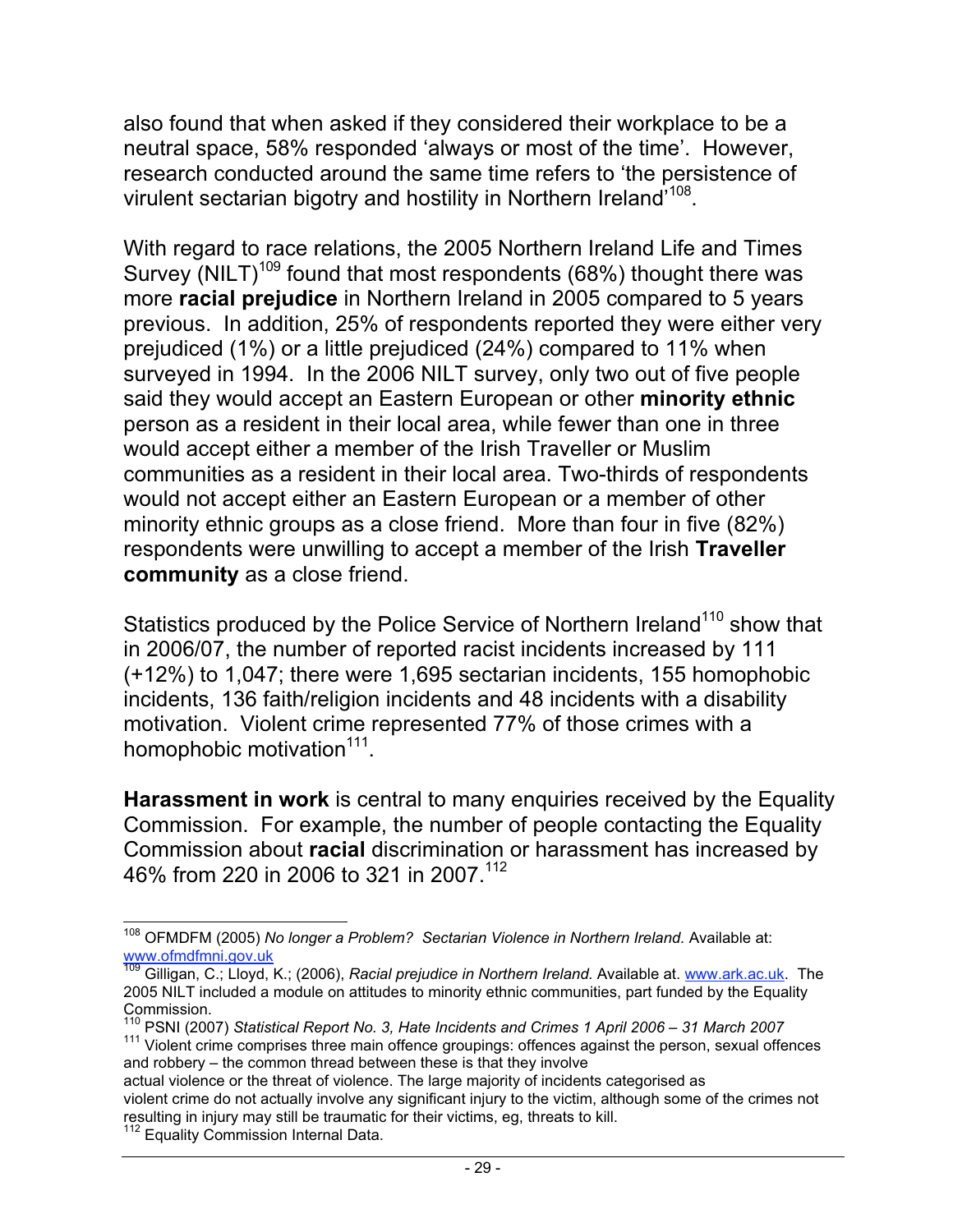In relation to prejudice related to **disability**, nine out of ten **disabled people** reported that they had been harassed in the previous year because of their disability; one third of people with a learning disability had experienced such harassment on a weekly basis<sup>113</sup>. DRC Scotland<sup>114</sup> reported that one quarter of disabled people have experienced harassment related to their disability and one in 20 disabled people experience harassment on a regular basis.

In terms of **homophobia**, almost one in three people (29%) would mind if a close relative were in a relationship with a LGB person<sup>115</sup>. Recent research<sup>116</sup> points out that homophobic harassment includes assault, verbal abuse and bullying in the workplace, on the street and in social settings. This same research conducted a survey of homophobic harassment within the LGB communities in Northern Ireland, which revealed that "harassment and violence was a serious problem with 82% having experience of harassment and 55% having been subjected to homophobic violence. …The percentage of people who had experienced violence and harassment was higher than indicated by comparable surveys in Great Britain and Ireland."

**Homophobic** bullying in schools is widespread<sup>117</sup> and a Department of Education study on bullying in schools<sup>118</sup> found that while  $82\%$  of teachers were aware of homophobic bullying/intimidation, only 6% of 120 schools surveyed made specific reference to homophobic bullying in their antibullying campaigns.

Research<sup>119</sup> into the needs of young people in Northern Ireland who identify as lesbian, gay, bisexual and/or transgender (LGBT) found that 44% of young people were bullied at school because of their sexuality; 48% of lesbian and gay students have been violently attacked - nearly half

<sup>&</sup>lt;sup>113</sup> Mencap (2000) Living in Fear. The need to combat bullying of people with a learning disability.<br><sup>114</sup> DRC Scotland (2002) *Disability Awareness Survey.*<br><sup>115</sup> Equality Commission (2006) *Equality Awareness Survey*<br><sup></sup>

in Northern Ireland. Belfast.

<sup>117</sup> Feenan, D. et al. (2001) *Enhancing the Rights of Gay, Lesbian and Bisexual people in Northern* Ireland. NIHRC: Belfast.<br>
<sup>118</sup> Collins, K. et al. (2002) *Bullying in Schools: a Northern Ireland Study*. Bangor: DENI

<sup>119</sup> Youth Net (2003) Summary Research Document. Available at www.glyni.org.uk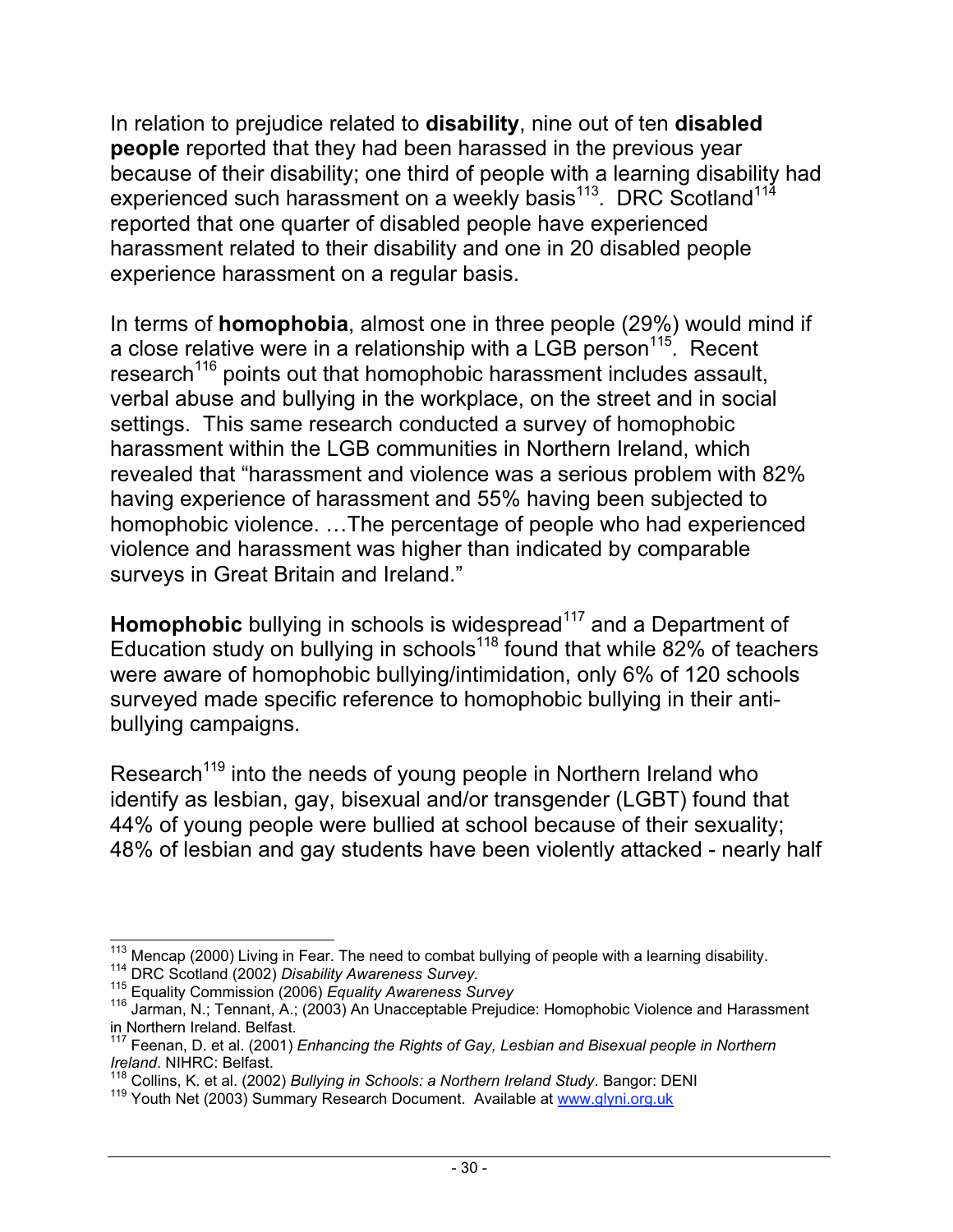of these attacks occurring in schools<sup>120</sup>; 64% of gay men who were bullied at school considered committing suicide.<sup>121</sup>

There is also evidence of continuing *polarisation* **and** *segregation* **by community background** in Northern Ireland. One quarter of people felt intimidated by loyalist symbols in 2005; 23% felt intimidated by republican symbols<sup>122</sup>. While the number of Northern Ireland Housing Executive clients presenting as homeless due to intimidation has decreased annually since 2002/03, there were still 764 households in this category in  $2006/07<sup>123</sup>$ . Young people living in segregated neighbourhoods and those attending segregated schools were much more likely to have no friends who were of a different religion. In 2004, only 5% of respondents to the Northern Ireland Young Life and Times survey attended an integrated school, and 11% attended schools that they described as religiously mixed. There are at present 56 grant-aided integrated schools in Northern Ireland (with a total enrolment of over 17,000 pupils – just over 5% of total pupils), made up of 37 grant-maintained integrated schools and 19 controlled integrated schools (DENI website).

Research<sup>124</sup> has shown that children are capable of holding prejudices and negative attitudes towards others from the age of three. By the ages of ten and eleven, it is thought that many children have developed deeply ingrained sectarian attitudes<sup>125</sup>. 27% of all 12-17 year olds have been threatened or verbally abused because of their religion<sup>126</sup>.

 <sup>120</sup> Youthnet (2003) *Research into the Needs of Young People in Northern Ireland who Identify as*

*Lesbian, Gay, Bisexual and/or Transgender (LGBT).* Available at www.glyni.org.uk<br><sup>121</sup> White, RG, McCracken, A., and the Rainbow Project (1999) *How Hard Can It Be Attempted Suicide*<br>of Gay Men – the Psychological Stresso

<sup>&</sup>lt;sup>122</sup> NILT Survey (2005)<br><sup>123</sup> DSDNI (2007) Northern Ireland Housing Statistics<br><sup>124</sup> Connolly, P. (1999) Community Relations Work with Pre-School Children.<br><sup>125</sup> Connolly, P. (1999) Sectarianism, Children and Community R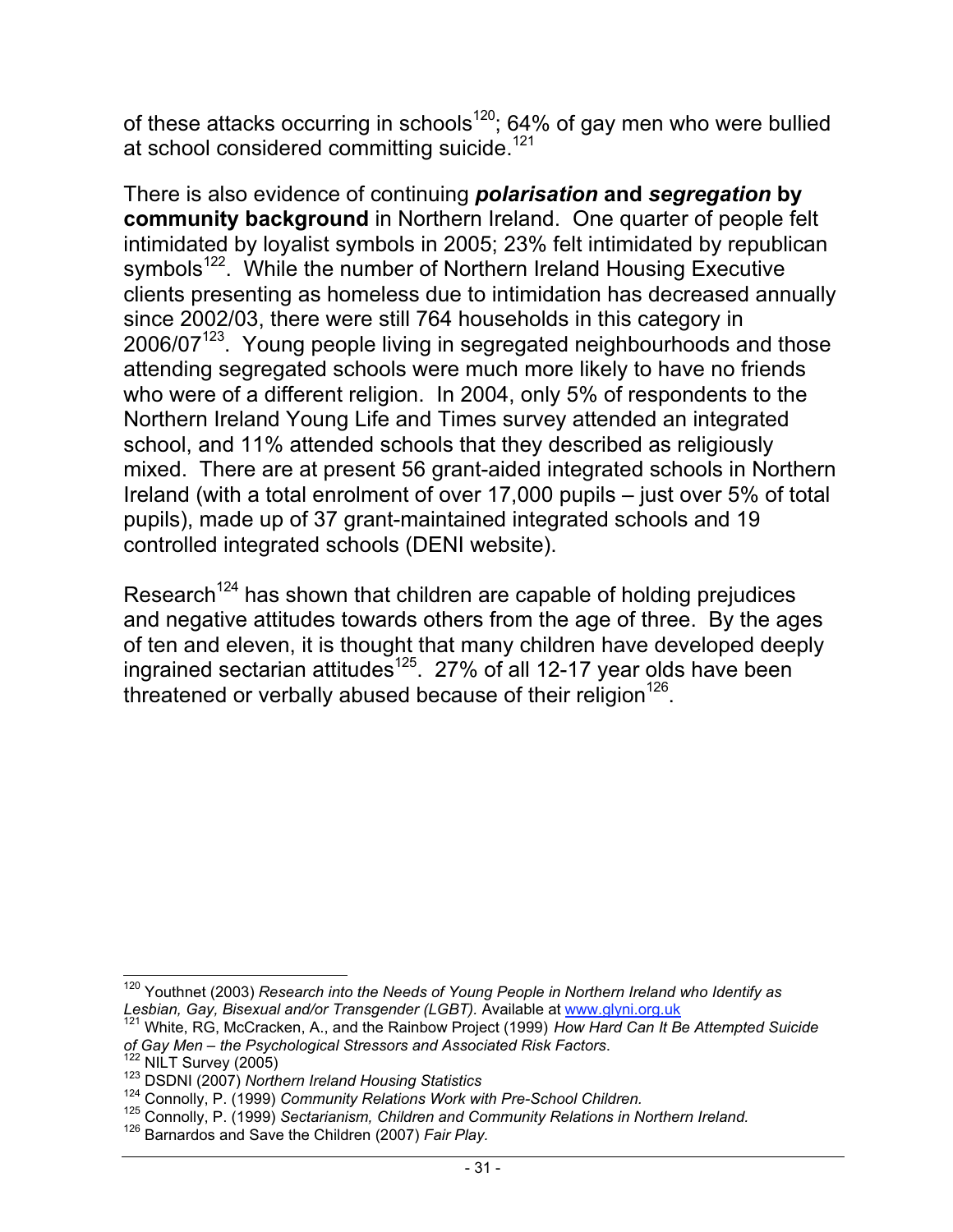#### **9 Conclusions**

This Statement has presented information from a wide range of published sources, from official statistics to research reports, from Commission data to Government reviews. We have sought to use our experience and expertise to assess and evaluate such information to draw out the key issues. The picture the Statement paints, of persistent inequalities and of emerging challenges, should compel us all to redouble our efforts to change the situation and life chances of people experiencing inequalities.

The Commission acknowledges that there are many organisations and individuals actively working to promote equality and to secure meaningful changes for individuals across the range of strands protected by antidiscrimination law and covered by the public sector statutory duties, not least public authorities. We trust that the publication of this Statement encourages them in their efforts and that they will take the opportunity to highlight what they are doing to effect changes, in this, the European Year of Equal Opportunities for All.

We hope also that the publication of the Statement encourages others to take steps to address the inequalities highlighted in the Statement in a sustained and comprehensive way. We will seek every opportunity to engage with all relevant actors to champion equality and to encourage them to be advocates and initiators of change. Through partnerships, much can be achieved and in the coming period the Commission will also actively seek opportunities to work with others on the agenda for action set out in this Statement.

And, of course, we will continue through the exercise of our particular powers and duties and through the identification of priority areas for action in corporate plans and annual business plans to make our contribution to building Northern Ireland as a shared, integrated place, a society where difference is respected and valued, based on equality and fairness for the entire community.